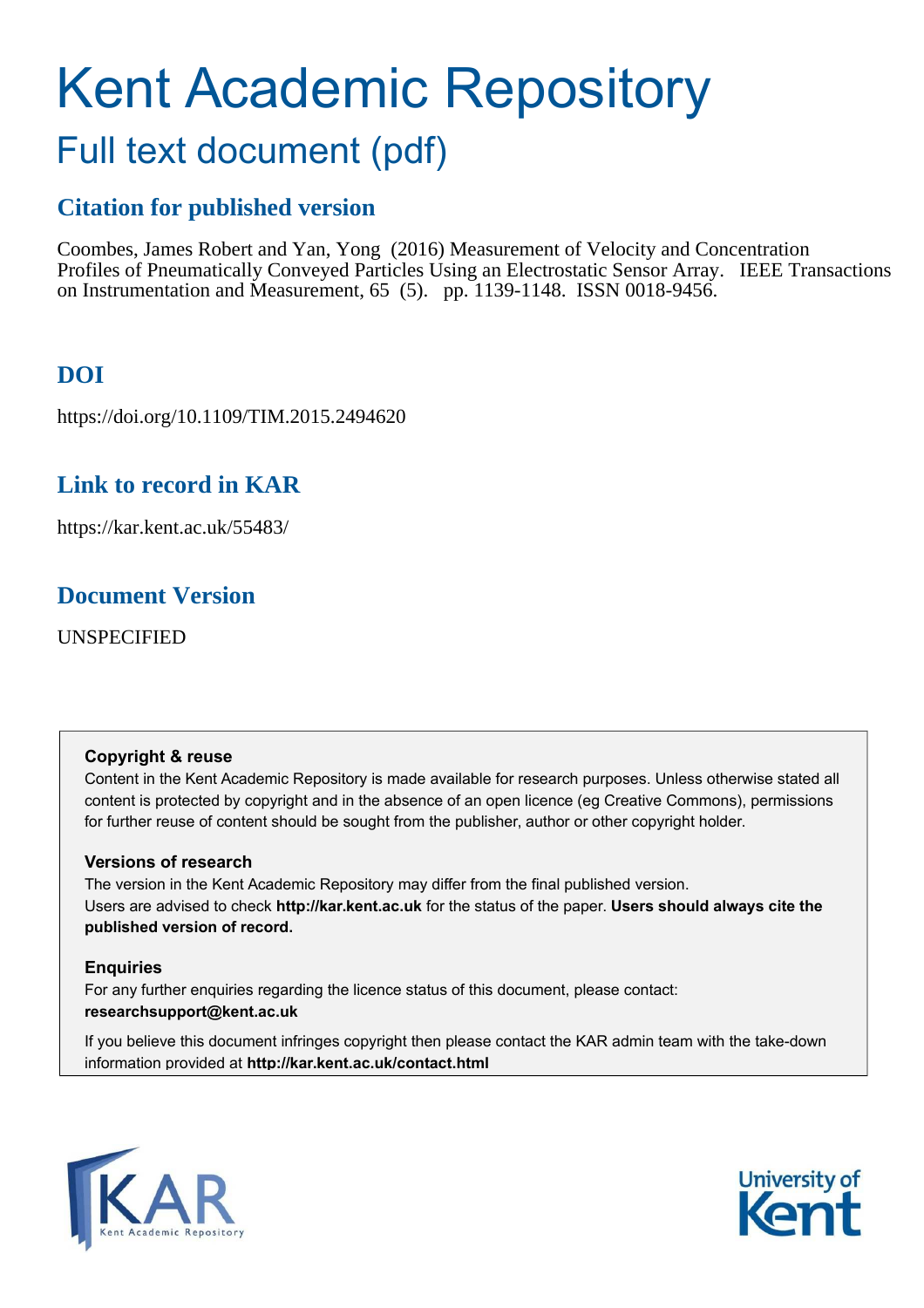## **I2MTC Paper ID: # 1570029551**

| Title:   | Measurement of Velocity and Concentration Profiles of Pneumatically |
|----------|---------------------------------------------------------------------|
|          | Conveyed Particles using an Electrostatic Sensor Array              |
|          |                                                                     |
| Authors: | <b>James Robert Coombes</b>                                         |
|          | Yong Yan (Corresponding author)                                     |
|          |                                                                     |
| Address: | School of Engineering and Digital Arts                              |
|          | University of Kent                                                  |
|          | Canterbury                                                          |
|          | Kent CT2 7NT                                                        |
|          | UK                                                                  |
|          | Tel: 00441227823015                                                 |
|          | Email: y.yan@kent.ac.uk; jrc55@kent.ac.uk                           |
|          |                                                                     |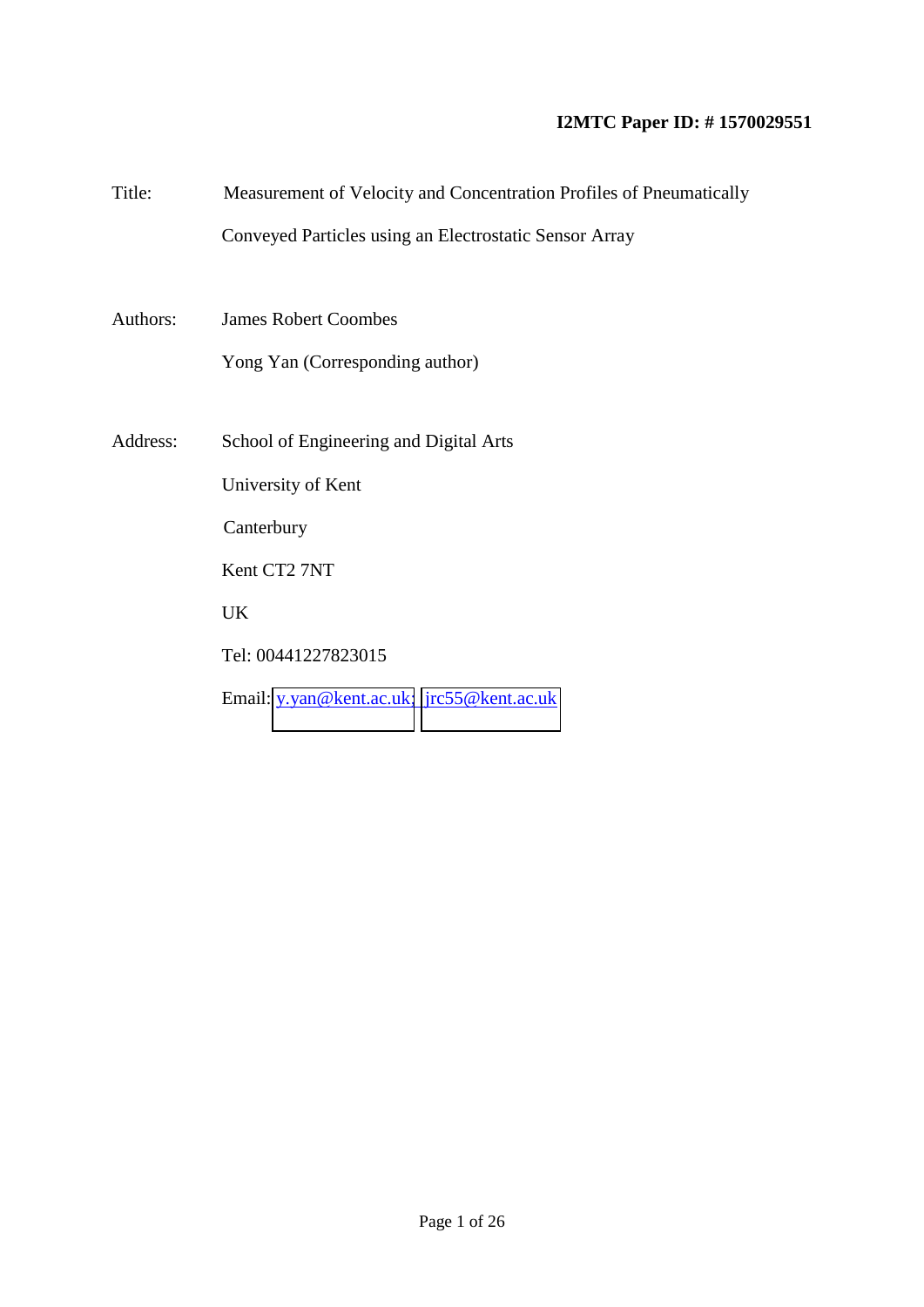#### **ABSTRACT**

The ability to monitor the velocity and concentration profiles for the whole diameter of a pipe would allow the complex flow dynamics associated with particles in a pneumatic suspension to be measured. This paper presents a method of online monitoring of the particle velocity and particle concentration for the whole diameter of the pipe for a pneumatic bulk solid conveying system. This is achieved by using an array structure of five electrostatic sensors across the whole diameter of the pipe to measure the particle velocity and concentration profiles. Experimental tests were carried out on a laboratory-scale test rig over a range of particle velocities. Results show that the electrostatic sensor array is capable of measuring the multiple velocities and concentrations that occur across the diameter of a pneumatic conveying pipe. Through analysis of velocity and correlation coefficient data different parts of the pipe diameter such as those along the pipe wall are determined to have more turbulence then the flow at the centre of the pipe.

**Index Terms** - pulverized fuel; velocity profile; concentration profile; mass flow rate; electrostatic sensor; sensor array

#### **I. INTRODUCTION**

Dilute gas-solid transport systems are used in a variety of industries such as chemical, steel and energy. The concentration of solids in dilute gas-solid flow is less than 0.1% by volume, which presents a well-known measurement challenge [1]. Being able to monitor the velocity profile and particle concentration for the whole diameter of the pipe would allow the mass flow rate to be accurately monitored and achieve an in-depth understanding of gas-solid twophase flows allowing comparison and validation to be made between practical experiments and computational fluid dynamic (CFD) simulations.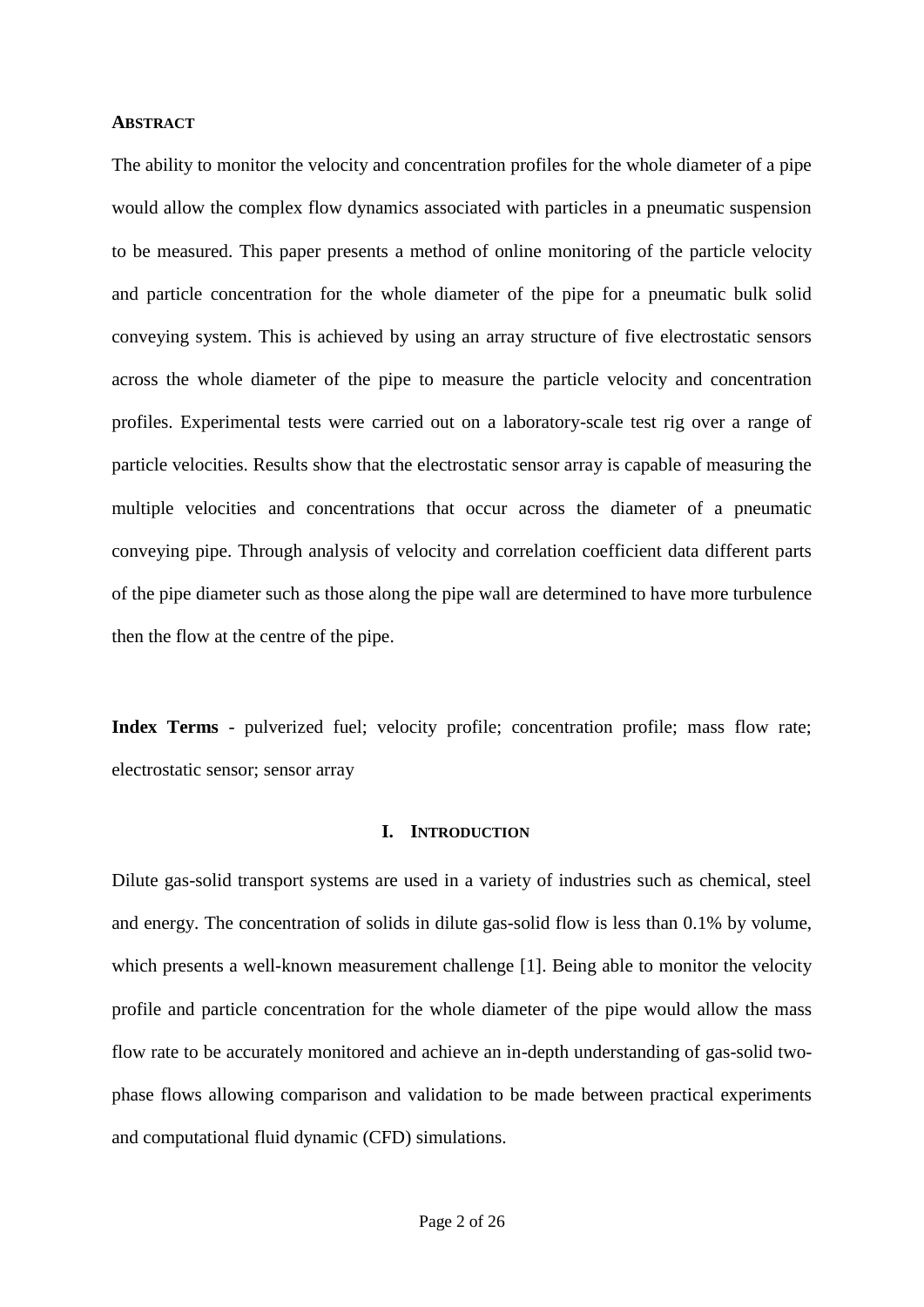Nowhere is this more important than in the energy industry where accurately monitoring the mass flow rate of the fuel is important in improving burning efficiency and reducing slagging and emissions. Now that many coal fired power plants across the world are being converted to co-firing with a mixture biomass or 100% biomass fuelling to increase the amount of renewable energy generated, the particle flow dynamics inside the pipe have become more complex due to the irregular shape and generally wider size range biomass particles.

To this end a diverse range of sensor paradigms have been developed and proposed to monitor particle velocity and concentration in a bulk solid pneumatic conveying system; these include capacitive [2-6], radiometric [7], optical [8-11], acoustic/ultrasonic [12], microwave [13] and heat transfer method [14]. All of these types of sensors have the advantage of being nonintrusive and capable of monitoring both particle velocity and concentration. However capacitive sensors are susceptible to moisture which can affect the dielectric properties of the material being monitored [6]. Radiometric sensors have the drawbacks that they contain a radioactive material and their use is governed by administratively inconvenient health and safety regulations. Optical sensors have the shortcoming that they require a transparent window in the pipe which is susceptible to contamination and abrasion by the pulverised material. Nonetheless, this drawback can be addressed by using an air purging system to reduce contamination [10]. Acoustic/ultrasonic sensors are susceptible to false signals that can result in error and the optimum frequency is linked to particle size distribution [15]. Microwave sensors have the disadvantage that they have a moderate accuracy and relatively high cost [13]. The heat transfer method is mainly suited for dense-phase flow measurement [14]. However electrostatic sensors due to their robustness and low cost have the advantage over other sensors. There are three main designs of electrodes used for electrostatic sensors: ring, arc and probe electrodes [11, 16-19].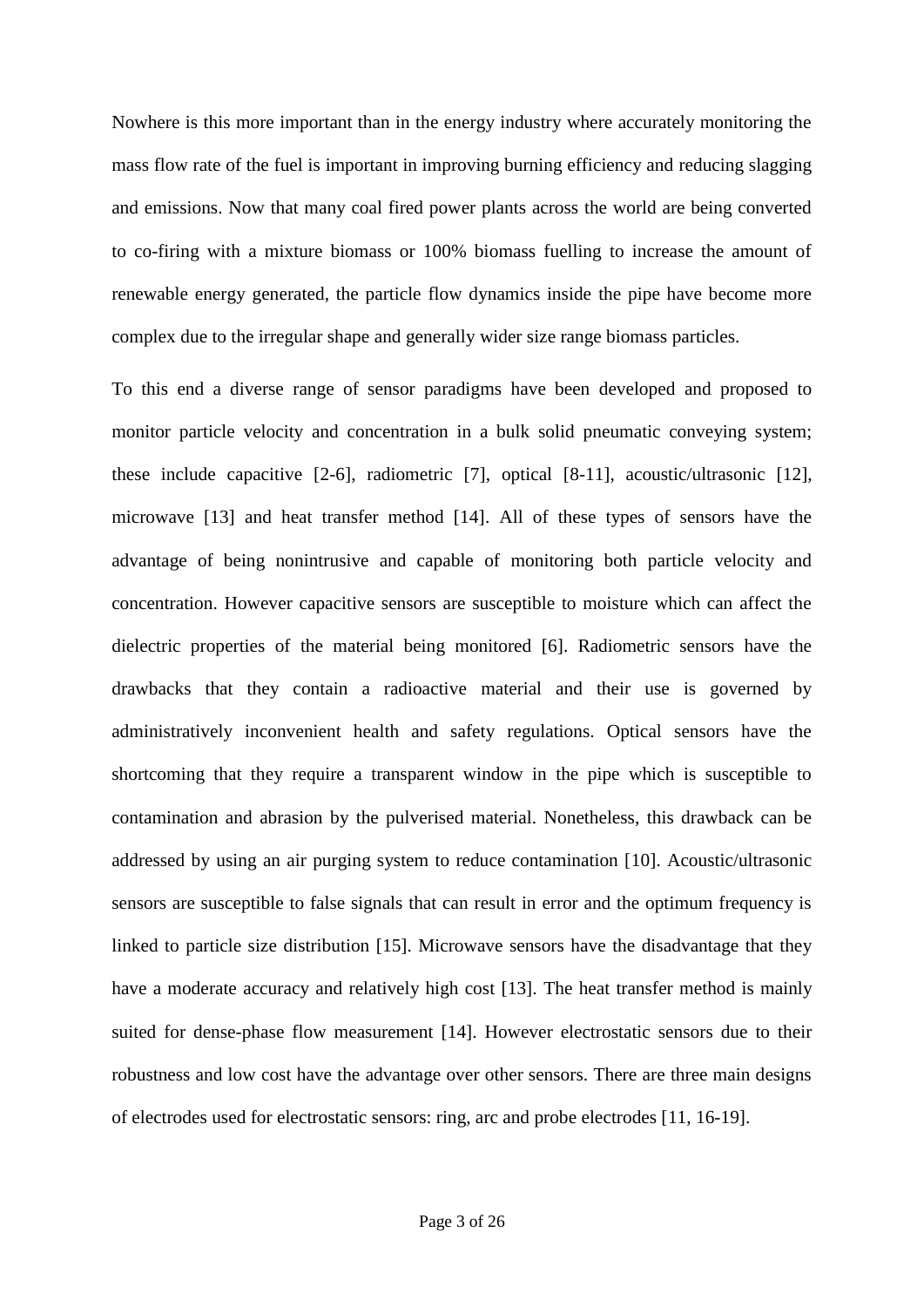Ring electrodes are constructed within the pipe wall and because of this have the advantage of being completely non-invasive since they do not impede the particle flow in the pipe. They do, however, have disadvantages in that they are more sensitive to particles in close proximity to the pipe wall [16]. Then again when ring electrodes are used to measure the particle velocity in a multi-phase flow using the cross-correlation method this will reduce the quality of the correlation coefficient between the upstream and downstream because different parts of the particle flow in the pipe cross section will be traveling at different velocities [16]. Particle velocity has also been determined using ring electrodes in a linear array configuration. Xu et al. [17] used a linear electrostatic sensor array to determine particle velocity using the spatial filtering method. It was determined through experimentation and finite element modelling (FEM) that the optimum number of electrodes should be between 4 and 10. It was also suggested that the ratio between the electrode spacing compared to the electrode width should be between 7 and 10, and the of the electrode width to pipe radius should be in the range of 0.1-0.2.

Probe electrodes differ from ring and arc electrodes in that they have the disadvantage that they are an invasive sensor technology. However, in dilute-phase flow this does not cause a significant problem due to the very low particle concentration. Also the small cross sectional area of the probe electrodes mean that they obstruct a small proportion of the pipe cross section. Shao et al. [16] investigated this type of electrostatic sensor through a combination of practical online experimentation and offline finite element modelling. One of the design aspects of the probe electrodes was the optimum depth of the probe. It was discovered that a probe depth of 0.3-0.5 of the pipe diameter would give a realistic approximation of the average particle velocity. Shao et al. [16] also compared the probe electrode to the ring electrode and found that using the cross correlation method to determine particle velocity the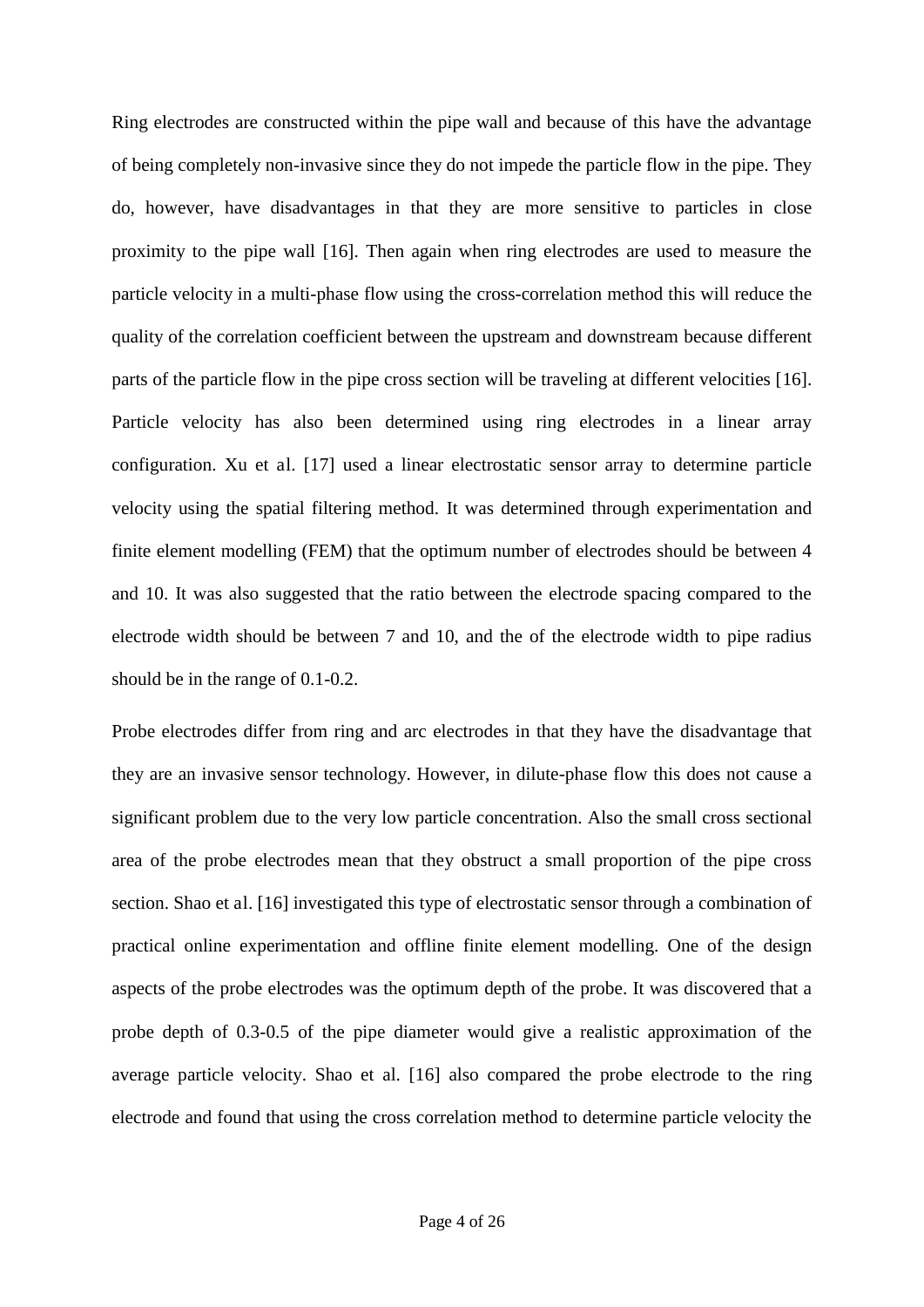probe electrode had a higher correlation coefficient (around 0.55-0.75) compared to the ring electrode (around 0.35-0.5) [16].

The basic design of the electrostatic sensor array along with preliminary experimental results was reported at the 2015 IEEE International Instrumentation and Measurement Technology Conference [20]. This extended version of the paper presents in detail the design considerations, construction and systematic assessment of the sensor array that were not covered in [20] and [21].

Electrostatic sensors have also been applied to measure the volumetric concentrations of the particles inside the pipe as presented by Yan et al. [22]. The principle of using electrostatic sensors to determine particle concentration is that as the particle concentration increases so does the magnitude of the electrostatic charge. Since the electrostatic sensors are designed to detect moving particles the level of the charge is determined my measuring the magnitude of the change in the signal [22]. However, Yan [23] discusses that there are limitations to using electrostatic sensors to determine particle concentration in that the electrostatic signal is affected by particle variables such as: particle size; how long the conveyed particles have had to pre-charge; and dielectric properties of the material being conveyed. Moreover, the environment inside the pipe, such as temperature and humidity, can be a factor. This paper presents an in depth design and implementation of an electrostatic sensor array that is capable of measuring the particle flow dynamics that occur in the pipe that previous electrostatic sensors (ring [16-18], arc [18] and probe [16]) were unable to achieve.

## **II. MEASUREMENT PRINCIPLE**

An often unwanted phenomenon of pneumatic conveying systems (for safety reasons) is that as solid particles are conveyed down a pipe they pick up electrostatic charge [24]. The level and distribution of this charge is random due to the nature of how it is generated inside the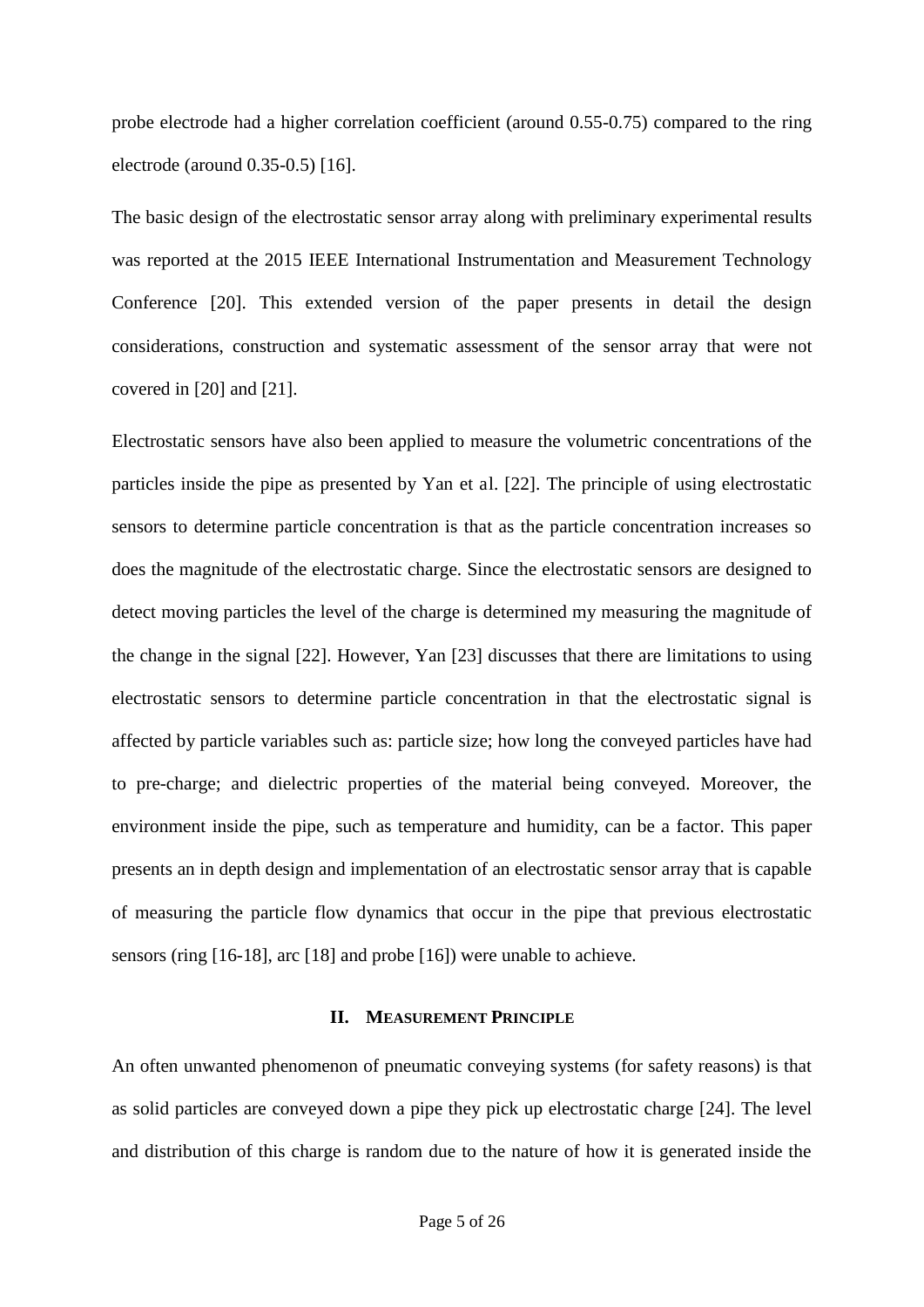pipe through interaction and friction between the air and other particles [24]. Using an electrostatic sensor the charge carried by the particles can be detected as the particles pass the sensor since a small amount of charge is induced on the electrode [25].

The electrostatic sensor consists of an insulated electrode and a signal conditioning circuit that takes the charge induced on the electrode and converts it into a voltage signal that can be digitised by an analogue to digital converter (ADC).

There are two methods to determine particle velocity using electrostatic sensors: the spatial filtering method [17] and the cross correlation method [23]. Since the spatial filtering method uses a linear array of electrodes it was unsuitable for use with the electrostatic sensor array presented in this study due to space constraints on the sensor blade. Using the cross correlation method to measure particle velocity of particles traveling inside the pneumatic conveying pipe involves the use of two electrodes arranged in a configuration as shown in Fig. 1 [25].



Fig. 1. Electrode configuration inside a pipe

Since the distance between the upstream and downstream electrodes is known, particle velocity  $(V_c)$  can be calculated from:

$$
V_c = \frac{L}{\tau_m} \tag{1}
$$

Where L is the spacing between the upstream and downstream electrodes and  $\tau_m$  is the time difference between the upstream and downstream signals. To determine  $\tau_m$  the upstream and downstream signals have to be digitised using an ADC. It is at this point that resolution and sampling rate of the ADC has to be taken into account; the resolution has to be sufficiently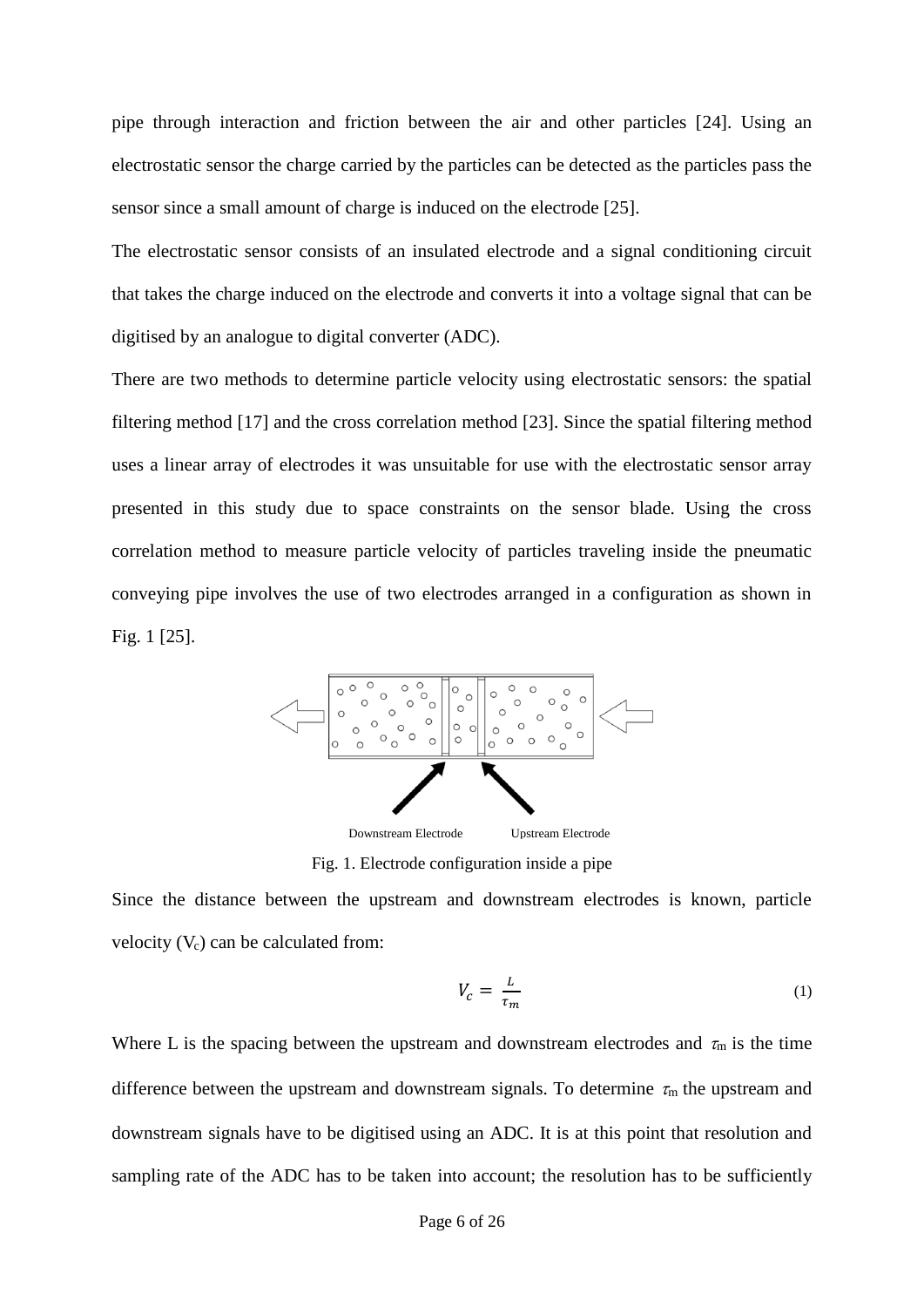high enough to ensure minute changes in the charge picked up from the electrodes can be detected; the sampling rate of the ADC has to ensure that the resolution in the time domain is higher than the possible delay  $\tau_m$  between the upstream and downstream signals. To determine  $\tau_m$  the cross-correlation method is used. The delay between the two signals is determined from the location of the dominant peak in the cross correlation function [23]. The cross correlation method in Eq. (2) is used since the cross correlation is carried out on an embedded microcontroller and computational resources are limited.

$$
Rxy[m] = \frac{1}{N} \sum_{n=1}^{N} x[n]y[n+m]
$$
\n(2)

Where x[n] and y[n] are the digitised signals from the upstream and downstream electrodes respectively shown in Fig. 2. The position of the dominant peak for the resulting correlation function known as the correlation coefficient indicates the delay between the upstream and downstream signals, as illustrated in Fig. 3.



Fig. 2. Upstream and downstream signals from electrostatic sensors



Fig. 3. Correlation function between the upstream and downstream sensor signals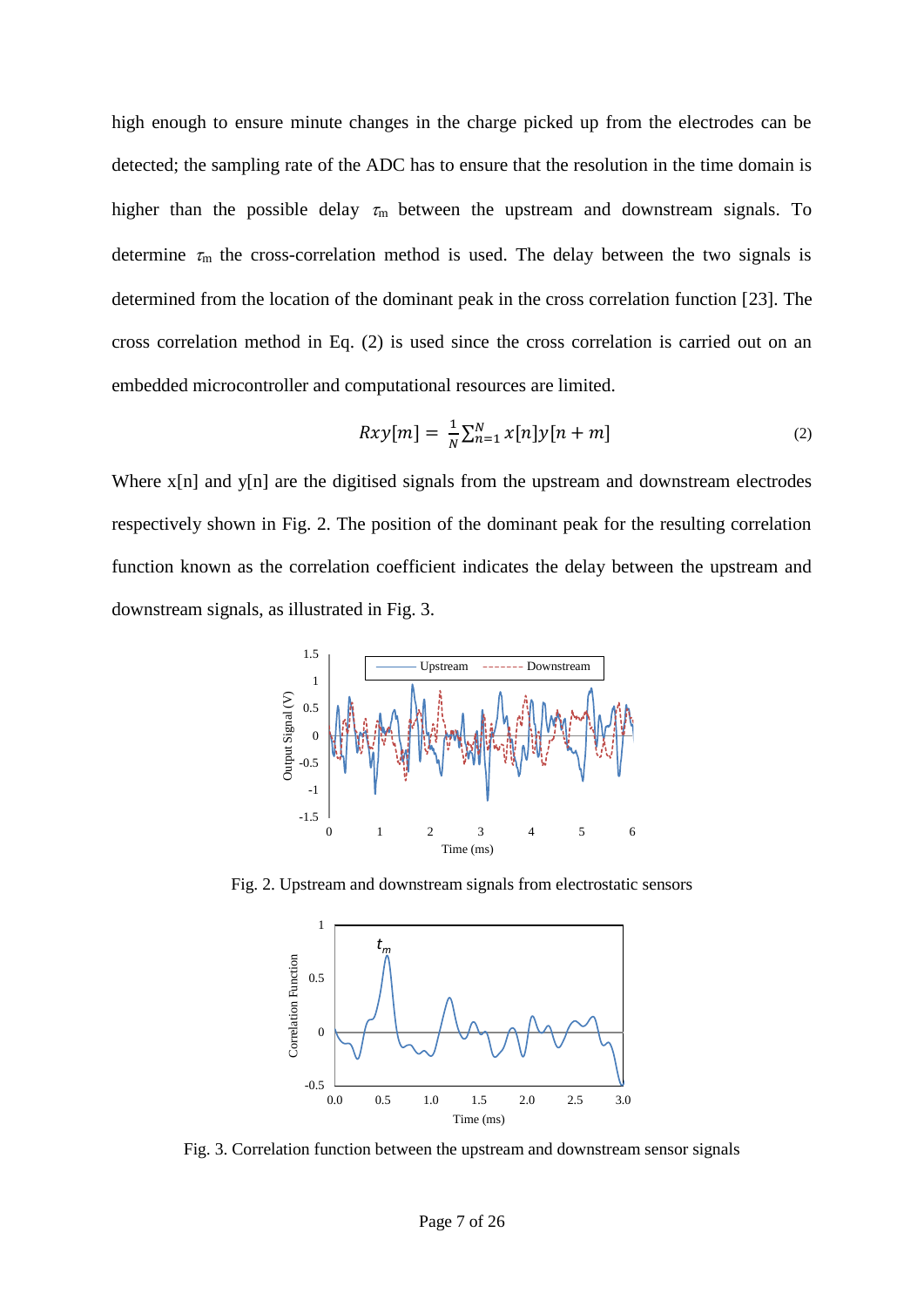Since the resulting signal from the sensor is random [22] the particle concentration is determined and represented by the magnitude of the r.m.s. (root-mean-square) charge level of the electrostatic signal detected by the electrostatic sensor.

$$
V_{rms} = \sqrt{\frac{\sum_{n=1}^{N} x[n]^2}{N}}
$$
\n(3)

Where x is the signal from the electrostatic sensor electrode, n is the sample number and N is the total number of samples. Conversely the exact particle concentration cannot be determined via this method due to variables such as particle size, type of particles and particle velocity [23].

#### **III. SENSOR DESIGN**

Like the probe electrode design the electrostatic sensor array is an intrusive sensor that comes into contact with the particle flow. However, unlike the probe sensor, the sensor array spans the whole diameter of the pipe and is divided into five pairs of identical electrodes as shown in Fig. 4. Due to the invasive nature of the sensor array design all attempts have been made to reduce the thickness of the sensor which is currently 2.5 mm thick. Each electrode has a width of 1mm and a length of 8 mm and the electrode pairs (upstream/downstream) are set 10 mm apart. The sensor array is a blade design and only has electrodes on one side. The leading edge of the sensor array is a 45° knife edge intended to increase the aerodynamics of the sensor array. In addition, the 45° degree edge deflects most of the turbulence and velocity change caused by the sensor array behind the electrodes as illustrated in Fig. 5. This design of sensor array can be easily adapted for larger size ducting (150mm in diameter and larger) as found in pulverised fuel fired power stations. The use on larger diameter ducting would also allow more elements of the array to be added to increase the resolution of the measured velocity and concentration profiles.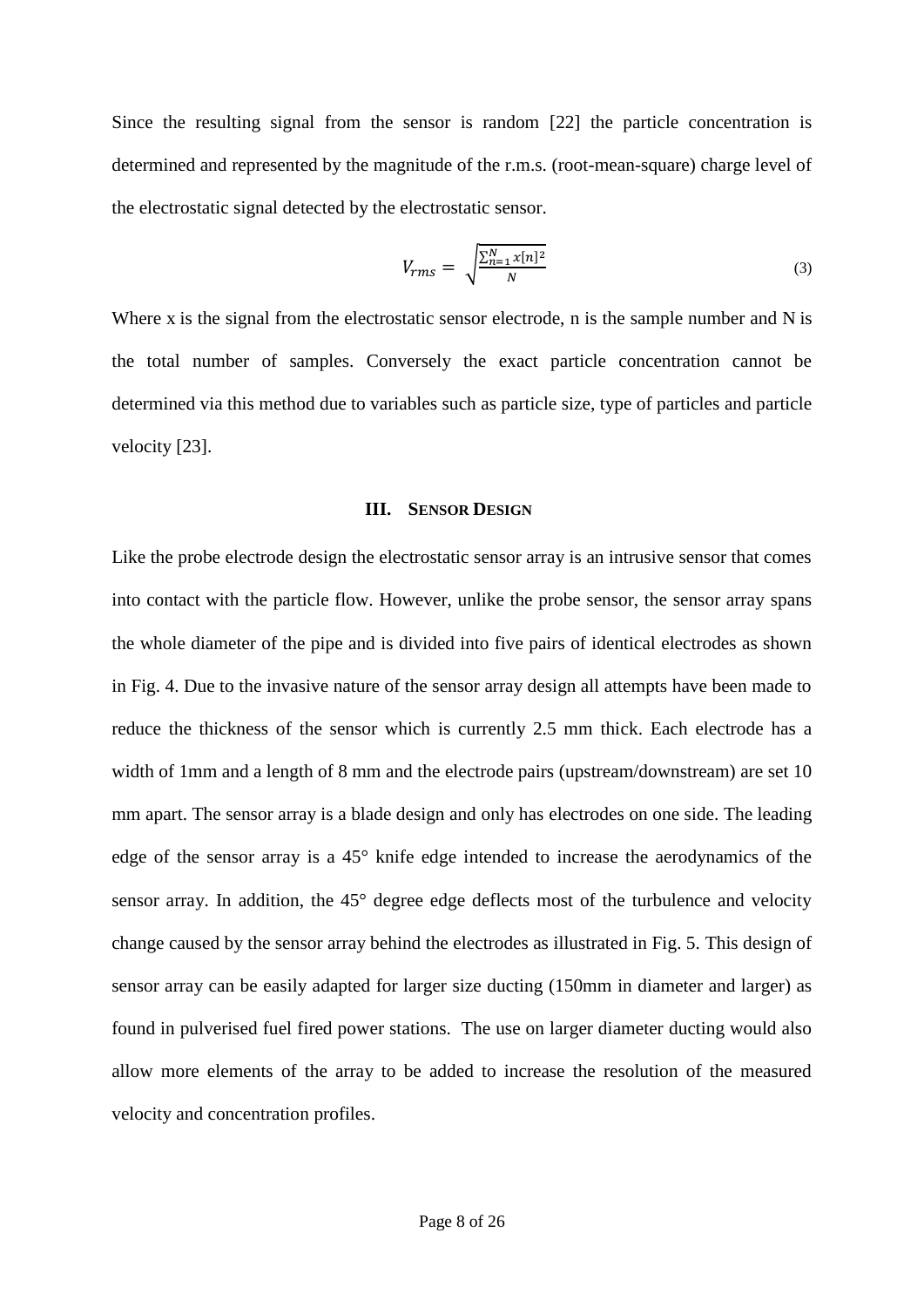The electrodes are fabricated out of copper and are etched onto printed circuit board (PCB). The preamplifier for the electrostatic sensors is constructed inside the sensor array blade to reduce the connection distance between the electrode and the preamplifier, subsequently reducing unwanted noise. The outer casing of the sensor array blade is fabricated from metal which is earthed to shield the preamplifier from unwanted noise. For practical versions of the electrostatic sensor array the blade and electrodes can be coated with a durable material to improve abrasive resistance. The physical size of the electronics for the preamplifiers was the determining factor of the number of electrodes that could be constructed across the diameter of the pipe. The signal from the preamplifier is then passed through a variable secondary amplifier and an anti-aliasing low pass filter with a cut off frequency of 15 kHz in order to remove high frequency noise. Care was taken during the construction of the entire signal conditioning circuits to ensure each was matched to each other. An analogue multiplexer (MUX) controlled from the microcontroller selects each element of the array. The analogue signal is digitised in an external 12-bit ADC with a sampling rate of 150 kHz (10 times the highest frequency component of the signal) which is mounted near the signal conditioning circuit and is connected to the microcontroller via a serial peripheral interface (SPI) bus. All analogue parts of the signal conditioning circuit are shielded against external noise. The cross correlation processing software is embedded into a 32 bit 100 MHz microcontroller which outputs to a PC as shown in Fig. 6. The microcontroller is capable of calculating the velocity using the cross correlation method for a single pair of electrodes in approximately 100 ms. Consequently the system has a refresh rate for the measurement of the velocity, concentration and correlation coefficient profiles of approximately 0.5 seconds.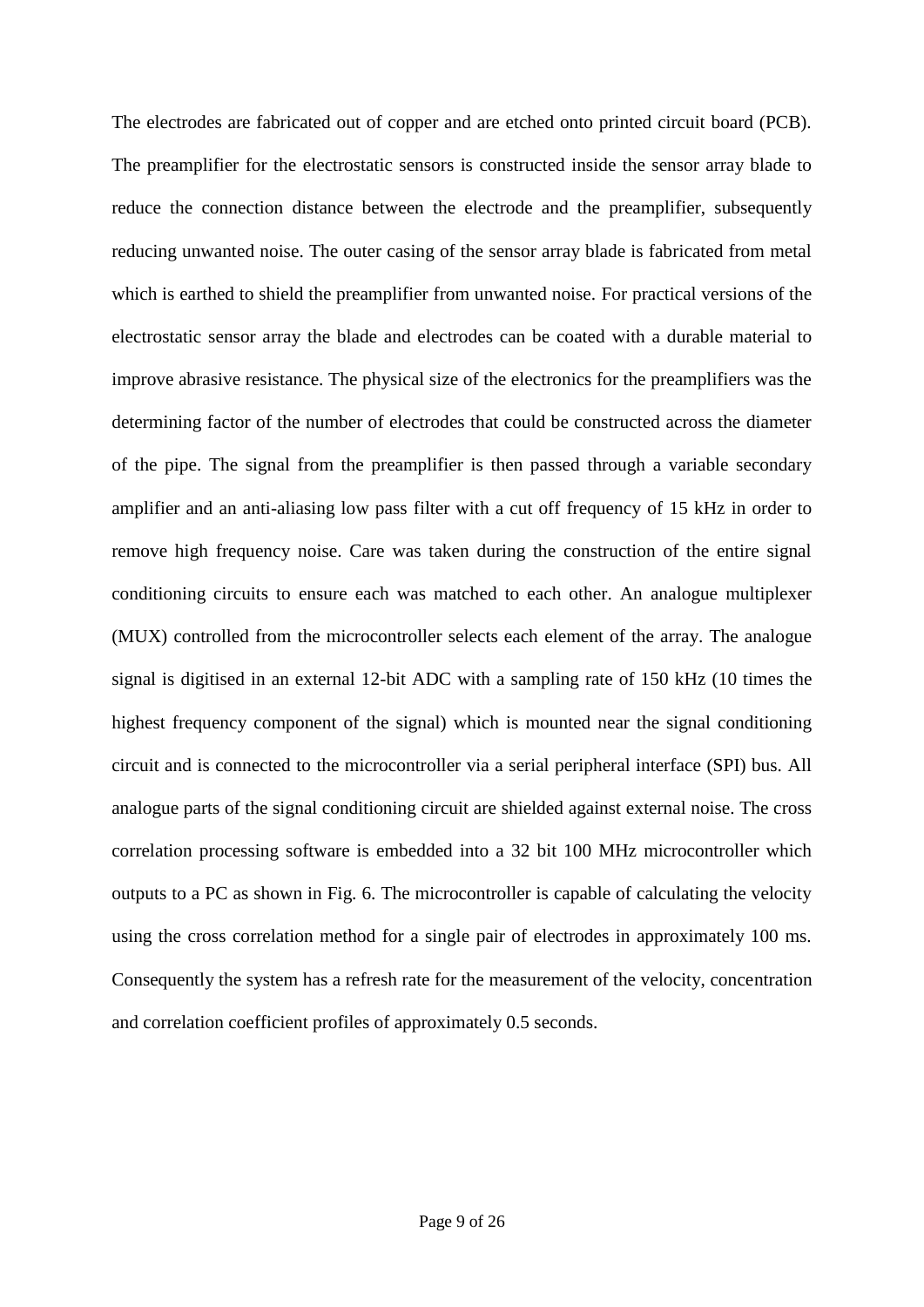

Fig. 4. Electrostatic array mounted inside a pipe spool with pipe cross section diagram



Fig. 5. Wind tunnel simulation of the effect of the sensor array on air velocity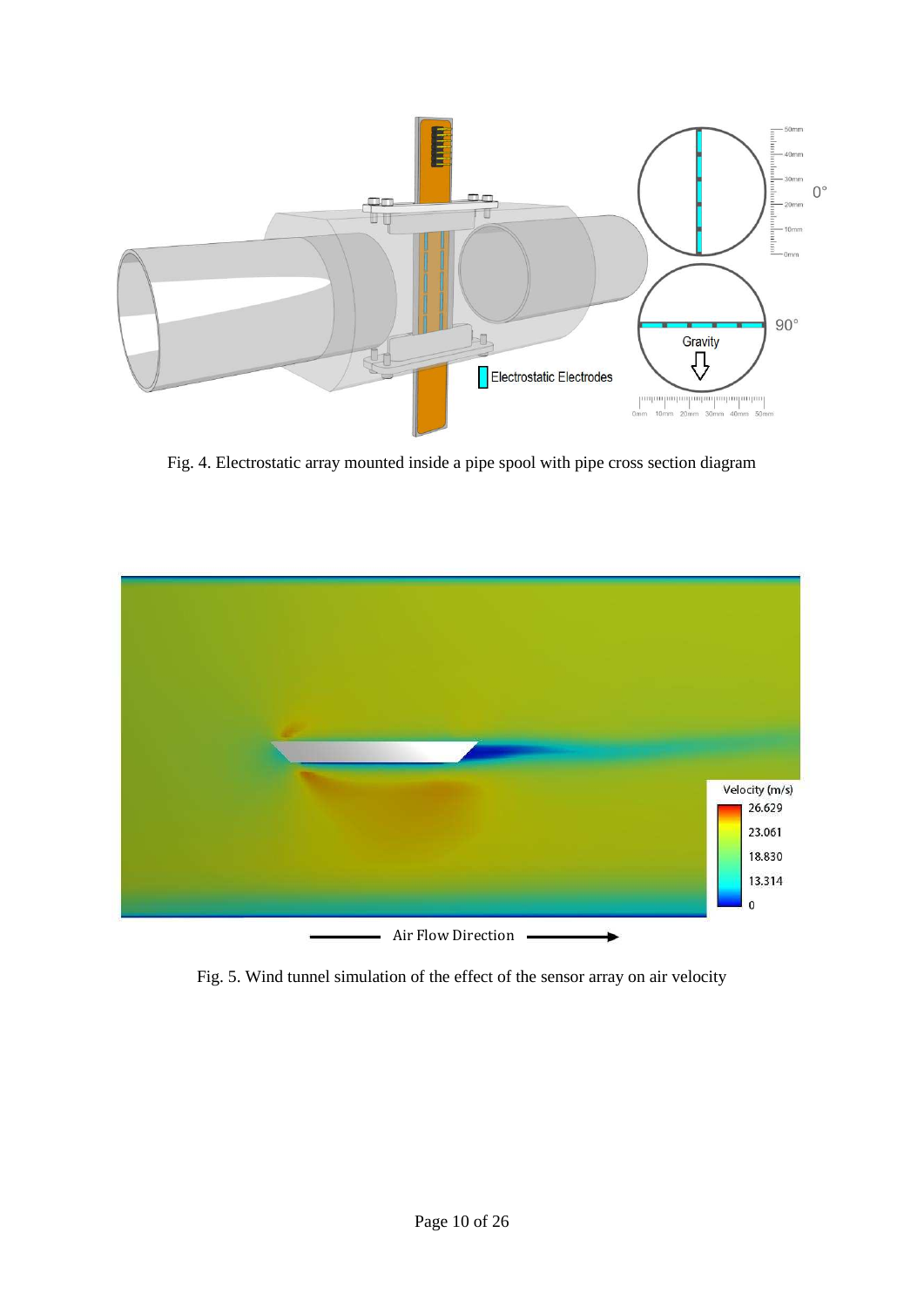

Fig. 6. Block diagram of the electrostatic array sensor based particle measurement system

#### **IV. EXPERIMENTAL SETUP**

The sensor array is mounted inside a custom 50mm bore spool piece that allows the sensor array to be rotated around the cross sectional axes shown in Fig. 4. Experiments were carried out using flour in a dilute flow with a flow rate of 1.8 kg/hour on a negative pressure bulk solid conveying test rig (Fig. 7 and Fig. 8). All pipework on the test rig is constructed from stainless steel for abrasive resistance and is grounded for safety. Lack of established standards and traceability in the field of particle flow measurement is one of the challenges researchers have to face when developing techniques to resolve the difficult industrial measurement problems [25]. In the present study air velocity profiles were determined as a reference by using a commercial hot-wire anemometer with readings taken from pipe at the same location of the sensor array. During the experiments, ambient temperature  $(25.3^{\circ}C)$ average) and relative humidity (47.5% average) were monitored to ensure environmental test conditions were the same for each test. Experiments were carried out with the sensor array mounted on a horizontal pipe section with the array mounted in two orientations 0° and 90° as shown in Fig. 4. The electrostatic sensor array is mounted 2.6m (52 pipe diameters) from the right angle pipe section on the feeder input to ensure the measurement of a developed flow. Tests were carried out with five different air velocities (reference air velocity measurements taken from the centre of the pipe). After each experiment the filter on the vacuum plant was cleaned to ensure consistency. For each pair of electrodes the cross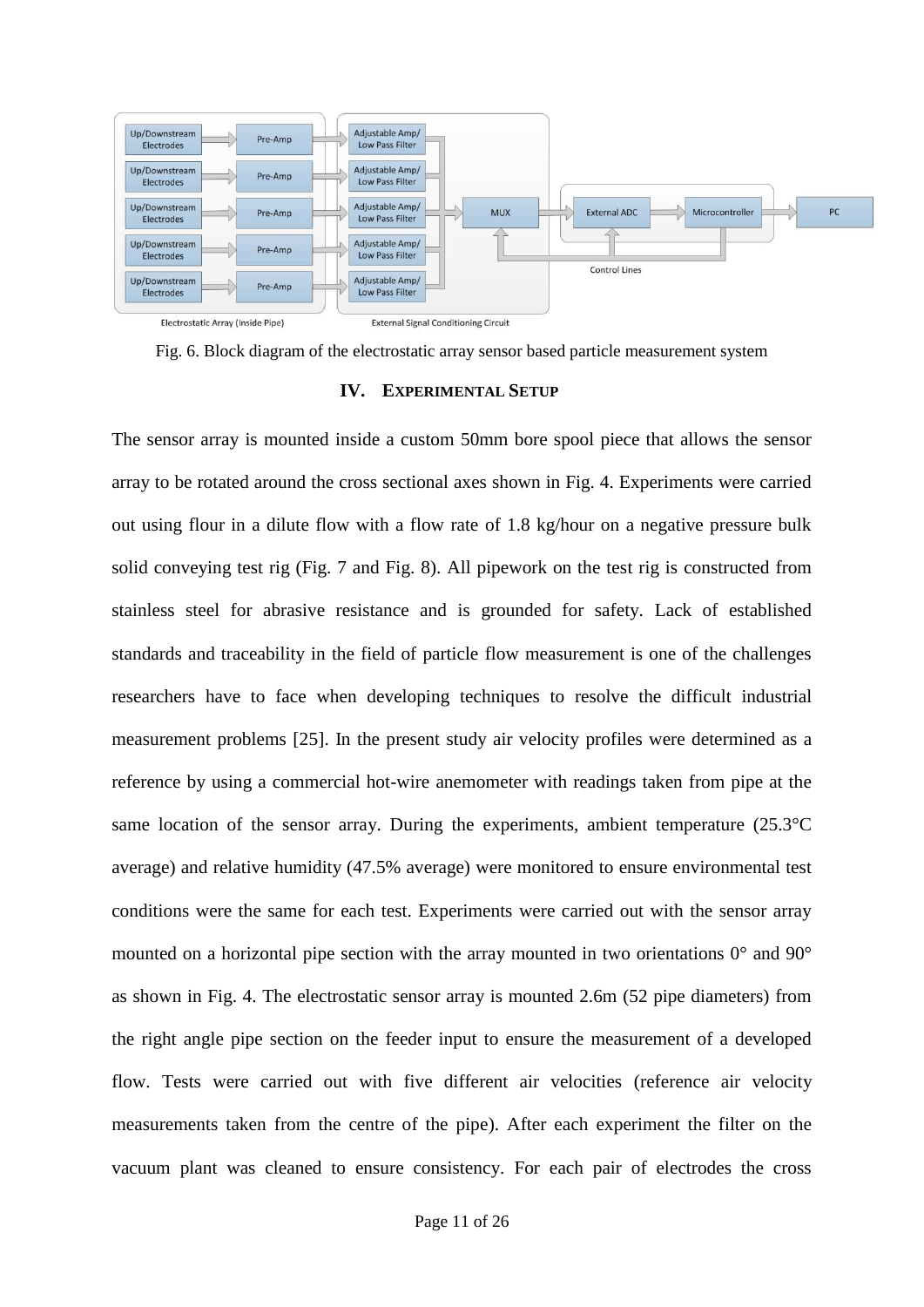correlation used 1024 samples on both the upstream and downstream electrodes. A total of 500 velocity, concentration and correlation coefficient readings were taken on each element of the array for each air velocity. It has been observed that particle size and shape have an effect on particle flow stability [21]. In this study particle size and shape (Fig. 9-11) were measured using an in-house particle imager [26]. The particle shape was quantified by measuring the particle aspect ratio (shortest to the longest diameters across the particle). The aspect ratio distribution shown in Fig. 11 indicates that the majority of the flour particles are spherical in shape.



Fig. 7. Photo of the particle flow test rig, (A) vibration feeder, (B) variable vacuum unit, (C) sensor spool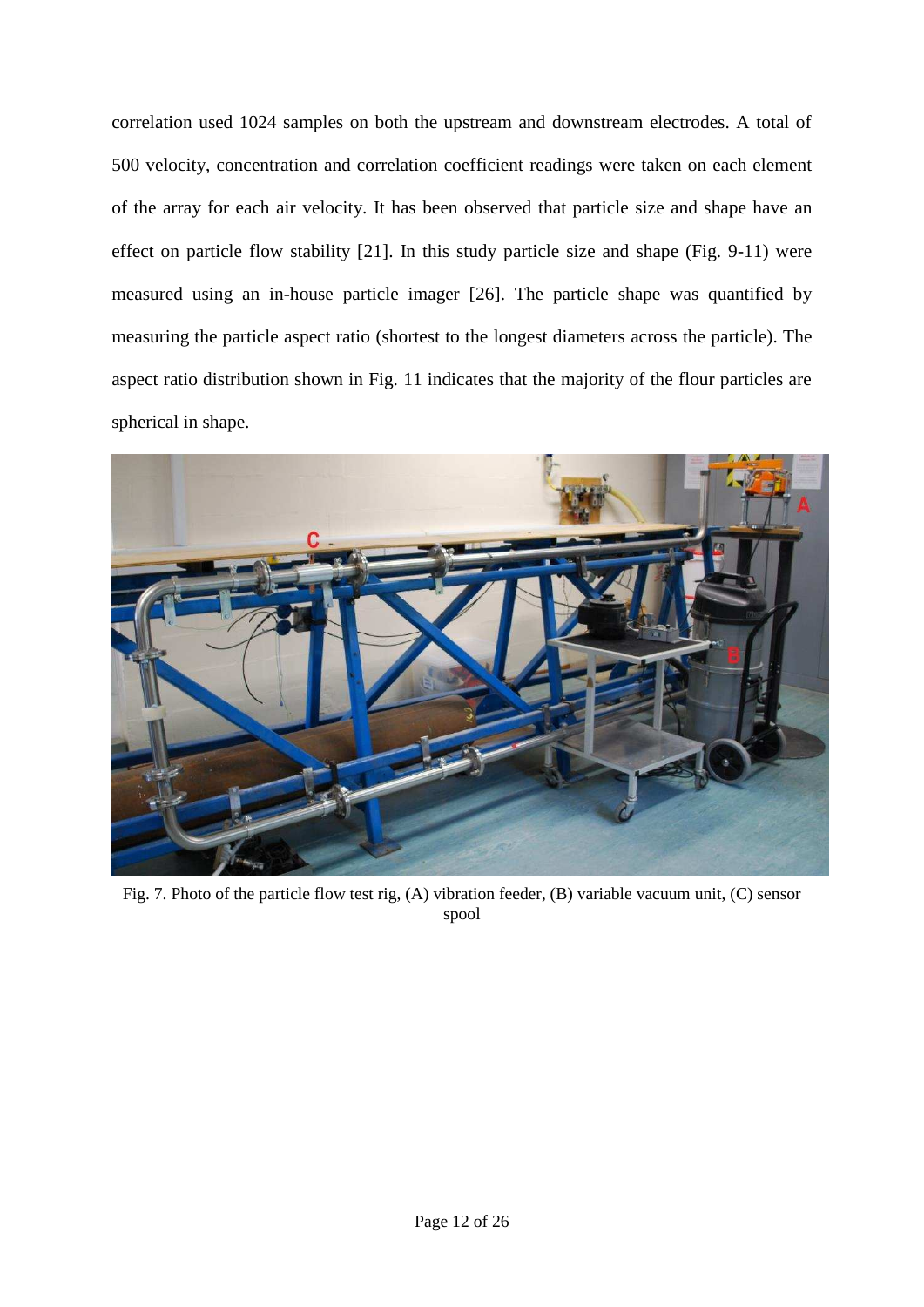

Fig. 8 Layout of particle flow test rig: (A) vibration feeder, (B) variable vacuum unit, (C) sensor spool



Fig. 9. Scan image of flour particles (not to scale)



Fig. 10. Particle size distribution of flour particles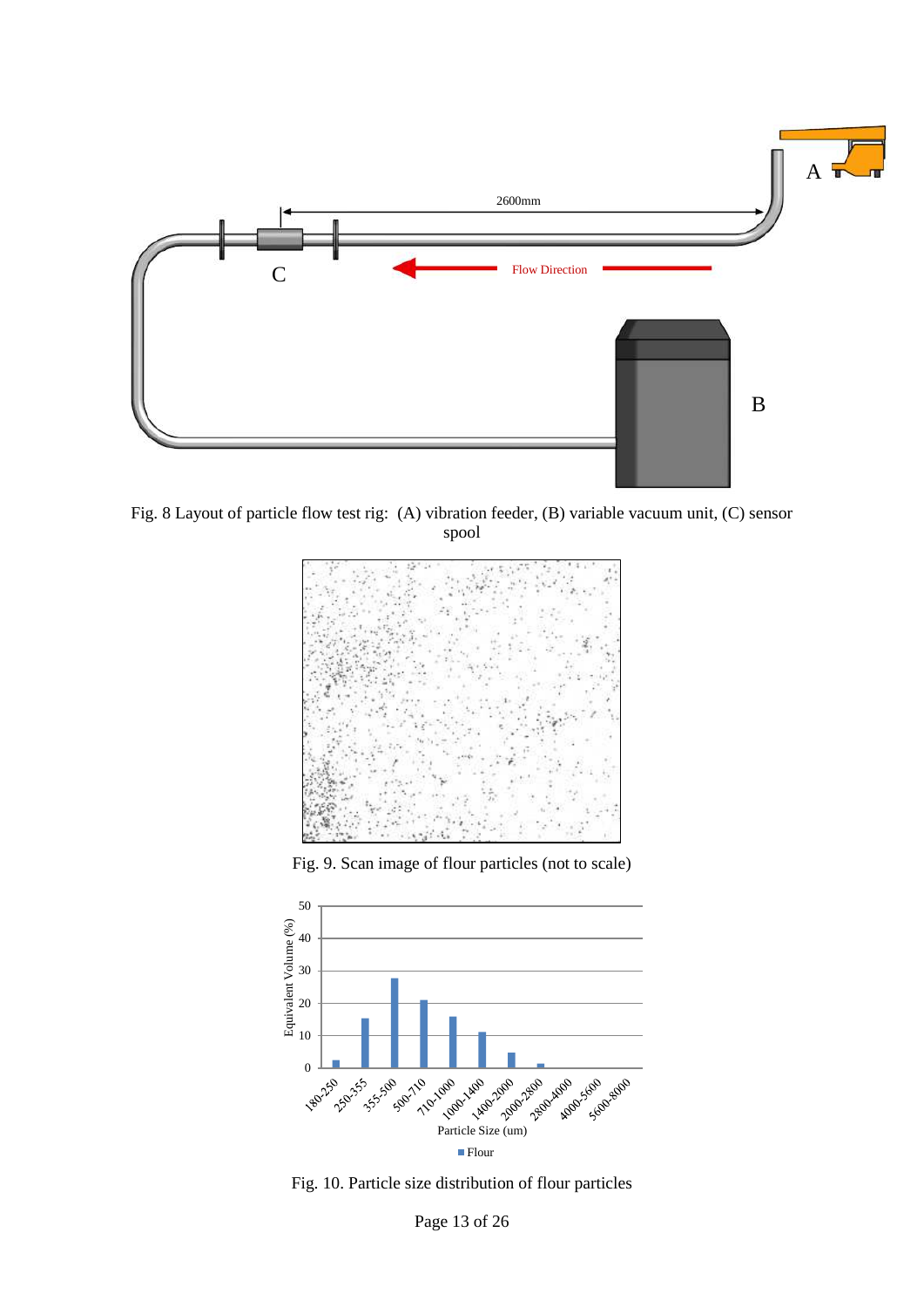

Fig. 11. Aspect ratio distribution of flour particles

## **V. RESULTS**

The sensor array was able to determine the particle velocity and particle concentration for the diameter of the pipe. Fig. 12 and Fig. 13 show the mean velocity profile for a range of air velocities (20.3-24.3 m/s). The profiles clearly show that particles traveling at the centre of the pipe are moving at a higher velocity then those moving along the pipe wall due to the frictional force acting on the conveying air and particles caused by interaction with the pipe wall. The  $0^{\circ}$  velocity profile in Fig. 12 shows that the velocity at the bottom of the pipe (5) mm) is lower than the velocity at the top of the pipe (45 mm); this is due to gravity's effect on the particles forcing them to come into contact with the pipe wall at the bottom of the pipe. Whereas Fig. 13 shows the velocity profile for 90° which is more symmetrical compared to 0° since gravity is having a uniform effect over the whole diameter. Fig. 14 and Fig. 15 show the air velocity profiles as measured using a commercial hot-wire anemometer in both 0° and 90° orientations. Fig. 16 illustrates particle velocity compared to the conveying air velocity at the centre of the pipe. As expected, Fig. 14-16 show that the particle velocity is lower than the conveying air velocity. A detailed comparison of the particle and air velocity profiles, as shown in Fig. 17 and Fig. 18, illustrates that the difference between the particle and air velocities decreases for higher air velocities, indicating that higher air velocities are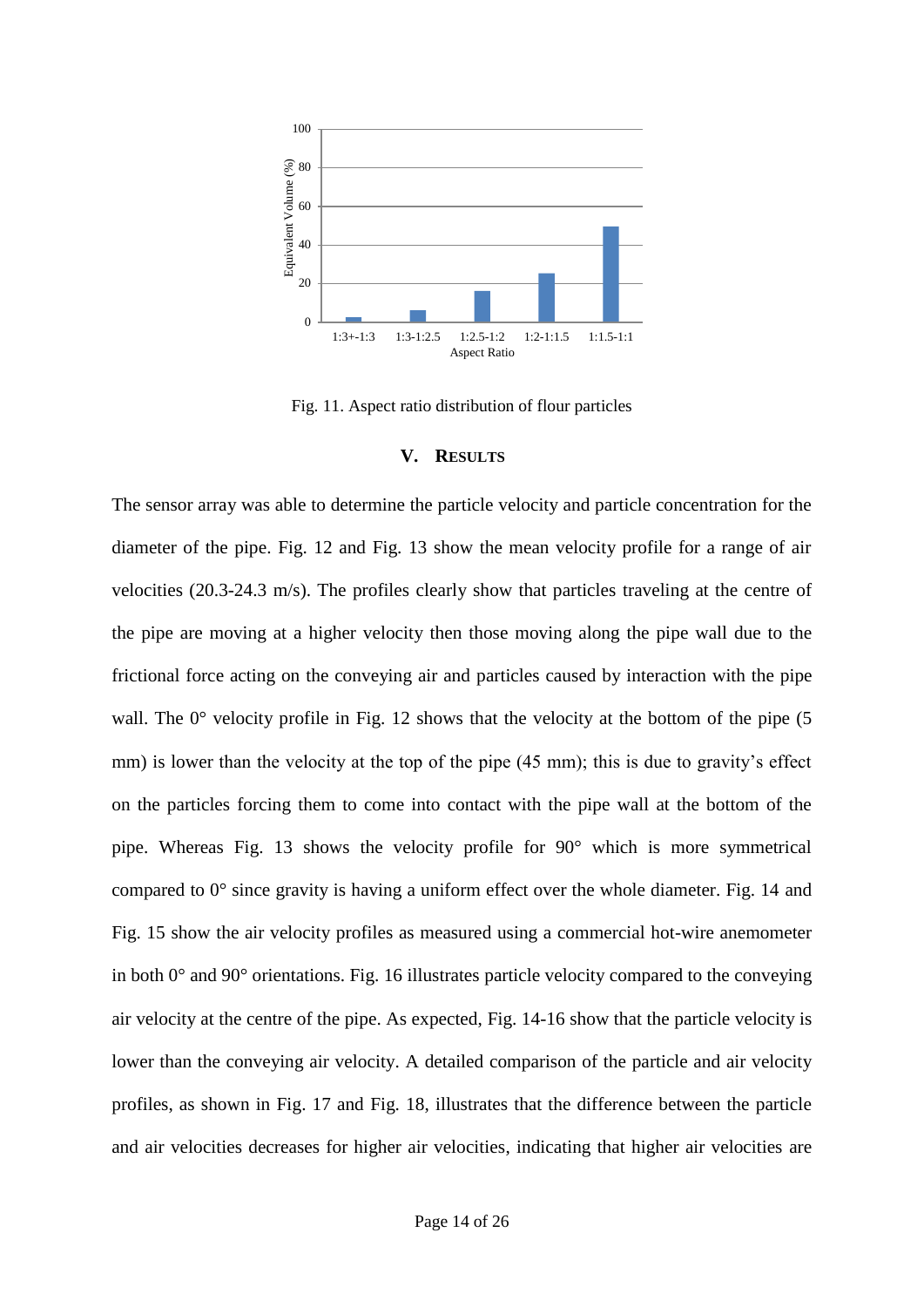better at keeping the particles in a suspension. The reason for the difference between the conveying air velocity and particle velocity is because the process of conveying and suspending the particles is one of drag force and hence the particle velocity will be lower than the conveying air [24]. Typically in a horizontal pipe the particle velocity is 80% of the conveying air velocity. However, this value can vary depending on parameters such as particle size, shape and density [24]. Conversely, the effect of friction between the pipe wall and particle flow can be seen in Fig. 17 and Fig. 18 where the difference between the particle and air velocities is higher at 5 mm and 45 mm (however, this observation only holds true at higher air velocities, at lower air velocities 20.3 m/s and 21.4 m/s has a more uniform profile since the particles may not be fully suspended). The effect of gravity can be seen in Fig. 17 where the difference between the air velocity and the particle velocity is higher the closer to the bottom of the pipe.



Fig. 12. Mean velocity profile measured by the sensor array at  $0^{\circ}$  (data points indicate centre of the electrode)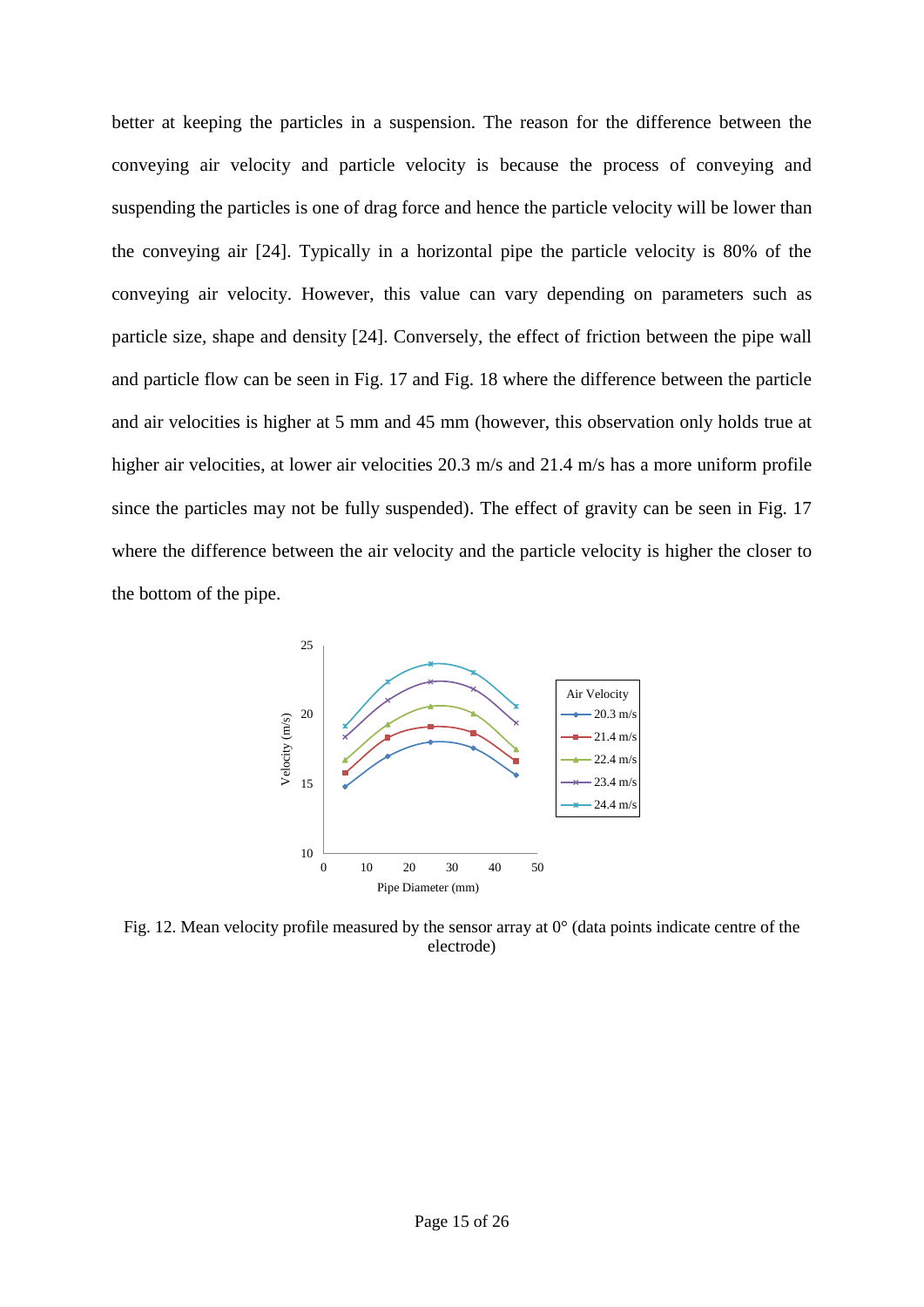

Fig. 13. Mean velocity profile measured by the sensor array at 90°



Fig. 14. Air velocity profiles measured using a hot-wire anemometer for the sensor array at 0°



Fig. 15. Air velocity profiles measured using a hot-wire anemometer for the sensor array at 90°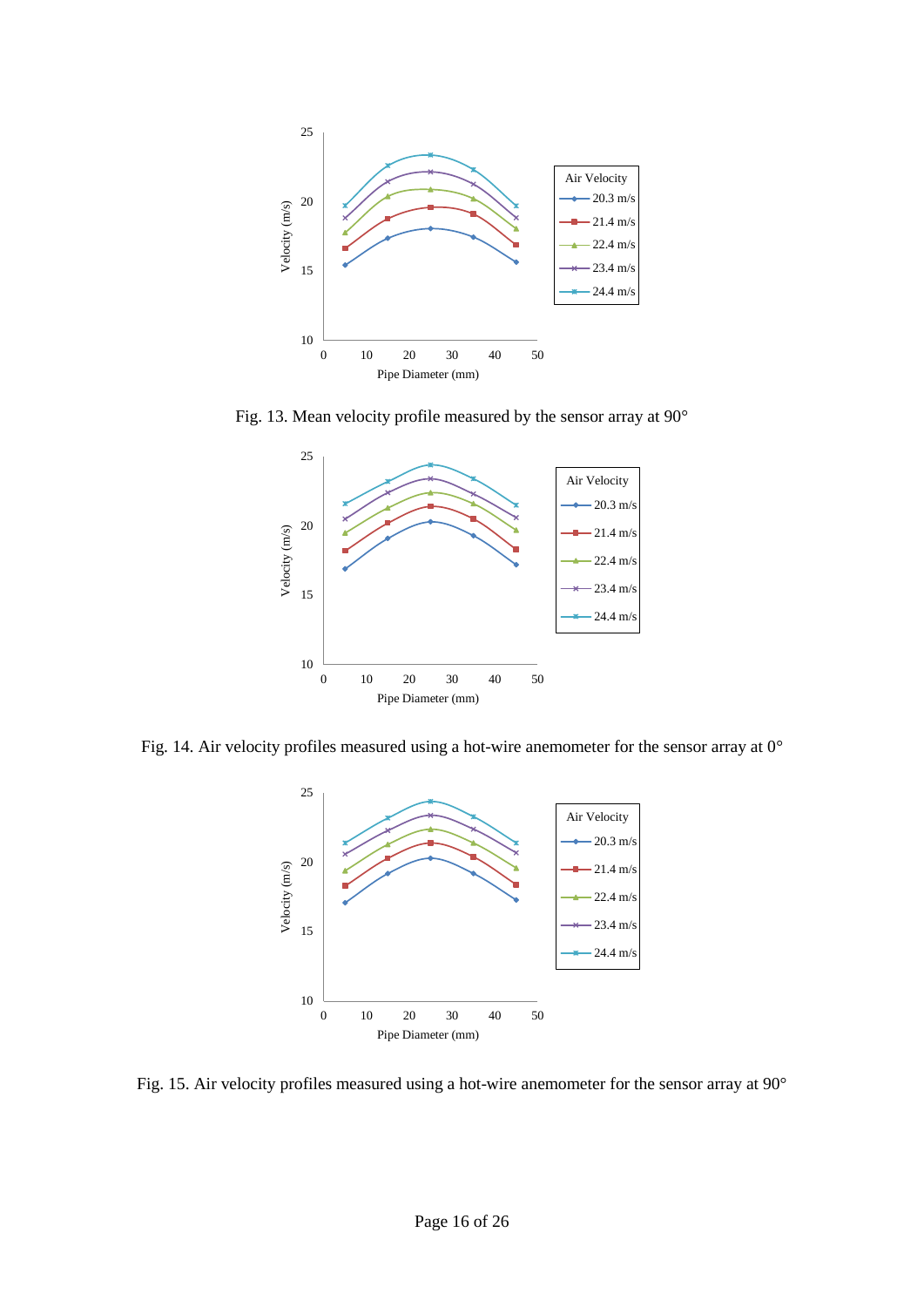

Fig. 16. Air velocity compared to particle velocity at the centre of the pipe



Fig. 17. Percentage difference between the air and particle velocity profiles for the sensor array at 0°



Fig. 18. Percentage difference between the air and particle velocity profiles for the sensor array at 90°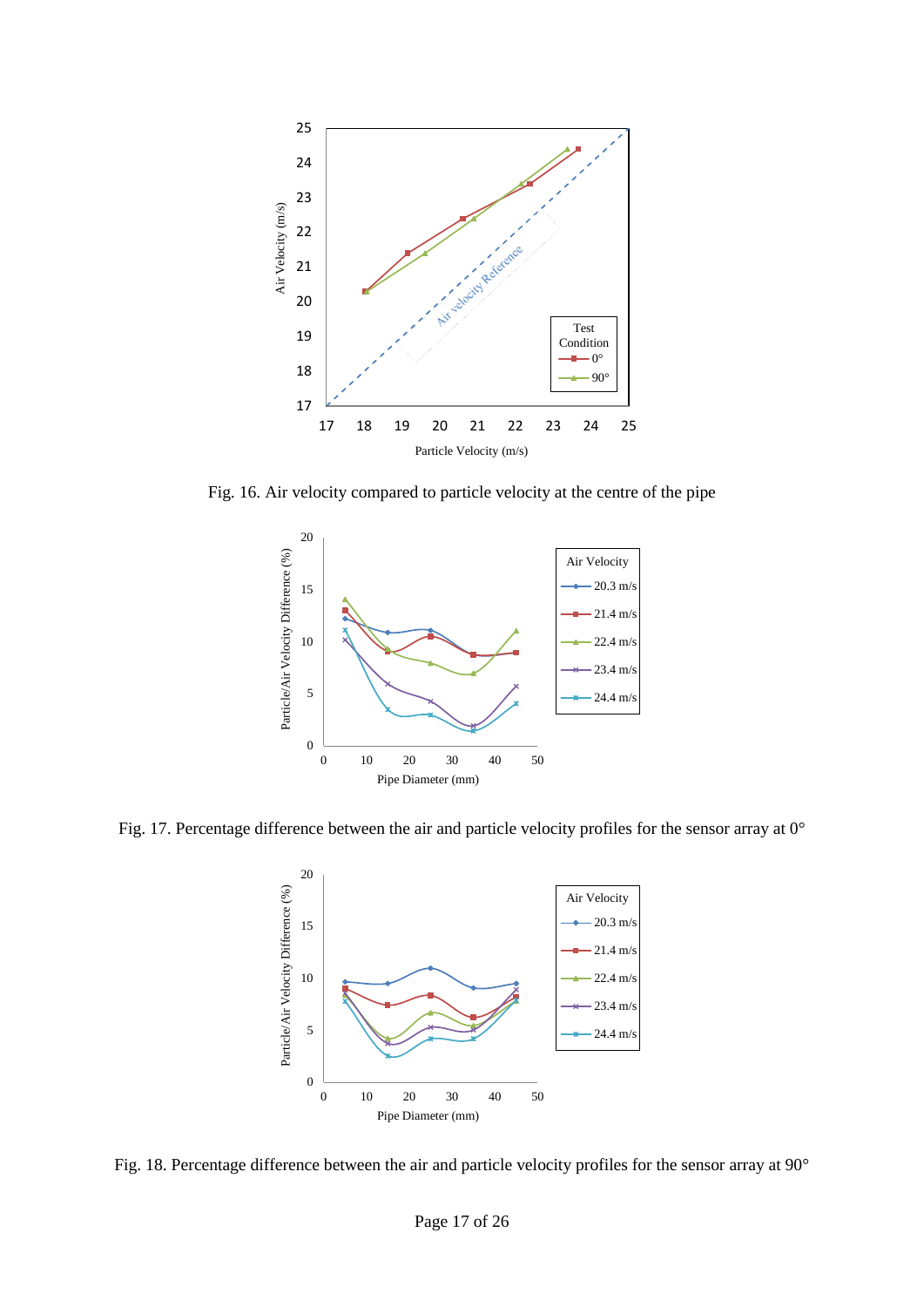The normalised velocity standard deviation profile shown in Fig. 19 and Fig. 20 shows that the particle velocities measured in the centre of the pipe have a lower deviation compared to those along the pipe wall indicating a more stable particle flow in the centre of the pipe. This result is consistent with previous investigations carried out using pulverised biomass by [21]



Fig. 19. Normalised standard deviation profile of the velocities measured by the electrostatic array sensor at  $0^{\circ}$ 



Fig. 20. Normalised standard deviation profile of the velocities measured by the electrostatic array sensor at 90°

The particle concentration shown in Fig. 21 shows that the concentration increases the closer to the bottom of the pipe due to the effect of gravity. However, at the very bottom of the pipe (5 mm) the particle concentration is less than that measured on the sensor element above (15 mm). Similar experimentation carried out using different particle sizes of pulverised biomass [21] does not encounter this phenomenon. A possible reason for this is that the particle size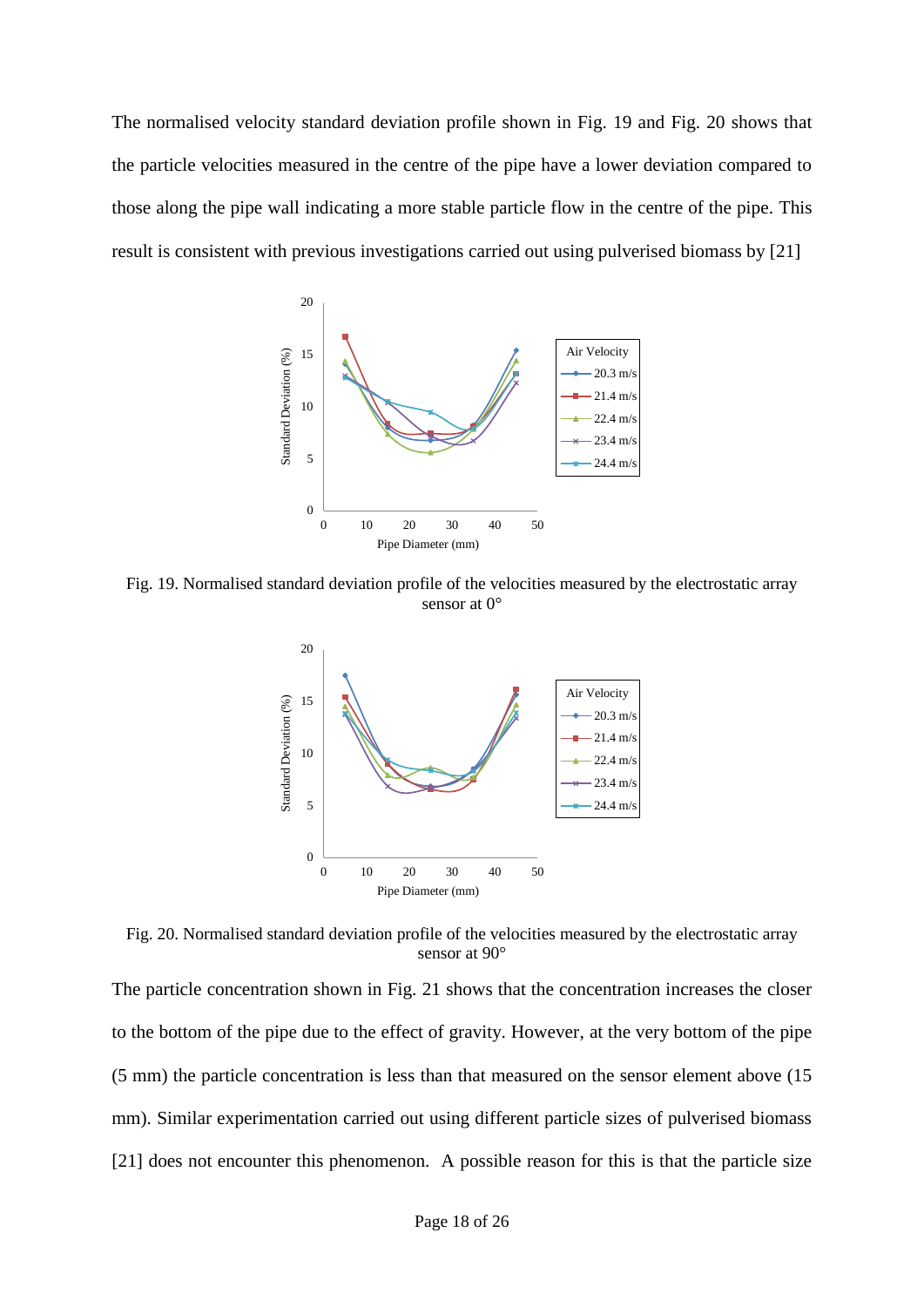of the flour used in this experiment is smaller than the willow biomass particles [21], as shown in Fig. 9-11. The smaller flour particles would have a lower mass then the larger biomass particles and would therefore be affected more by the turbulence caused by the proximity of the sensor blade and the pipe wall. This turbulence would mean the smaller particles would be unable to enter the smaller volume of space at the bottom of the pipe between the sensor blade and pipe wall thus causing less particles to be detected by the sensor. However, for larger pipe bores this effect would be less dramatic since the pipe radius would be increased. The phenomenon of reduced particle concentration along the pipe wall can be seen on the 90° particle concentration profile (Fig. 22), which shows that the concentration in the centre of the pipe is higher than along the pipe wall. Another possibility is that smaller particles are affected more by the discharging effect of coming into contact with the pipe wall due to the steel pipe being earthed for safety reasons. Fig. 22 also shows that for the higher air velocities (22.4-24.4m/s) the r.m.s charge is increasing in the centre of the pipe (with exception to the r.m.s. measured at the centre of the pipe for 24.4 m/s. This is most likely due to a disruption of the particle input on the vibration feeder since it does not appear under other air velocity conditions). This is feasibly due to the fact that at higher air velocities more particles are being suspended. Consequently more particles are able to be detected by the sensor array in the 90° orientation.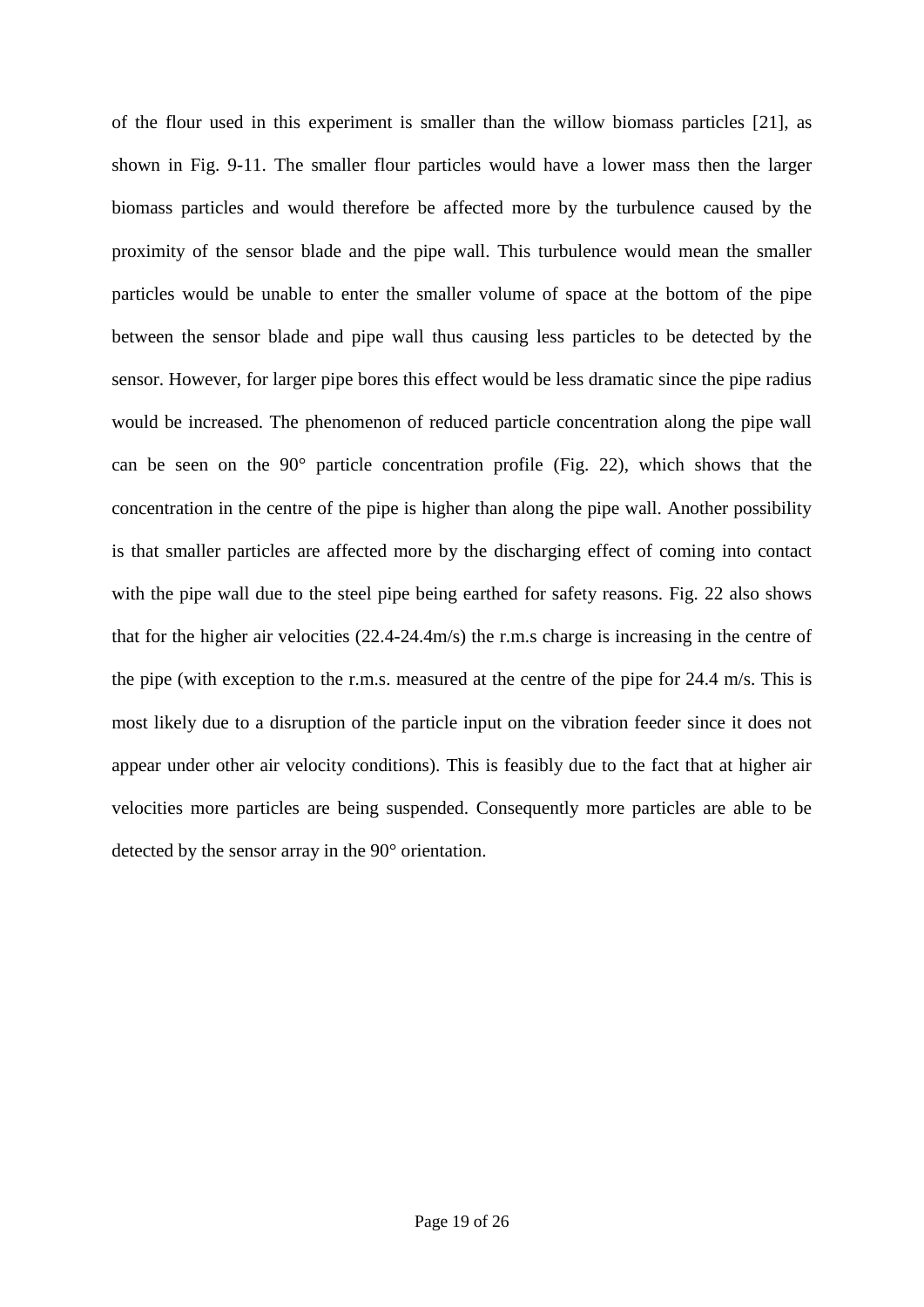

Fig. 21. Mean particle concentration profile using normalised r.m.s. charge value to measure particle concentration at 0°



Fig. 22. Mean particle concentration profile using normalised r.m.s. charge value to measure particle concentration at 90°

The magnitude of the correlation coefficient is an indication of the stability of the particle flow [18] (the closer to 1 the correlation coefficient is, the more stable the flow). Fig. 23 and Fig. 24 show the correlation coefficient profiles  $(0^{\circ}$  and  $90^{\circ}$  respectively). For the pipe diameter, it is clear that the correlation coefficient is higher in the centre of the pipe compared to that along the pipe wall, demonstrating that the particle flow is more stable in the centre of the pipe which is consistent over all five air velocities.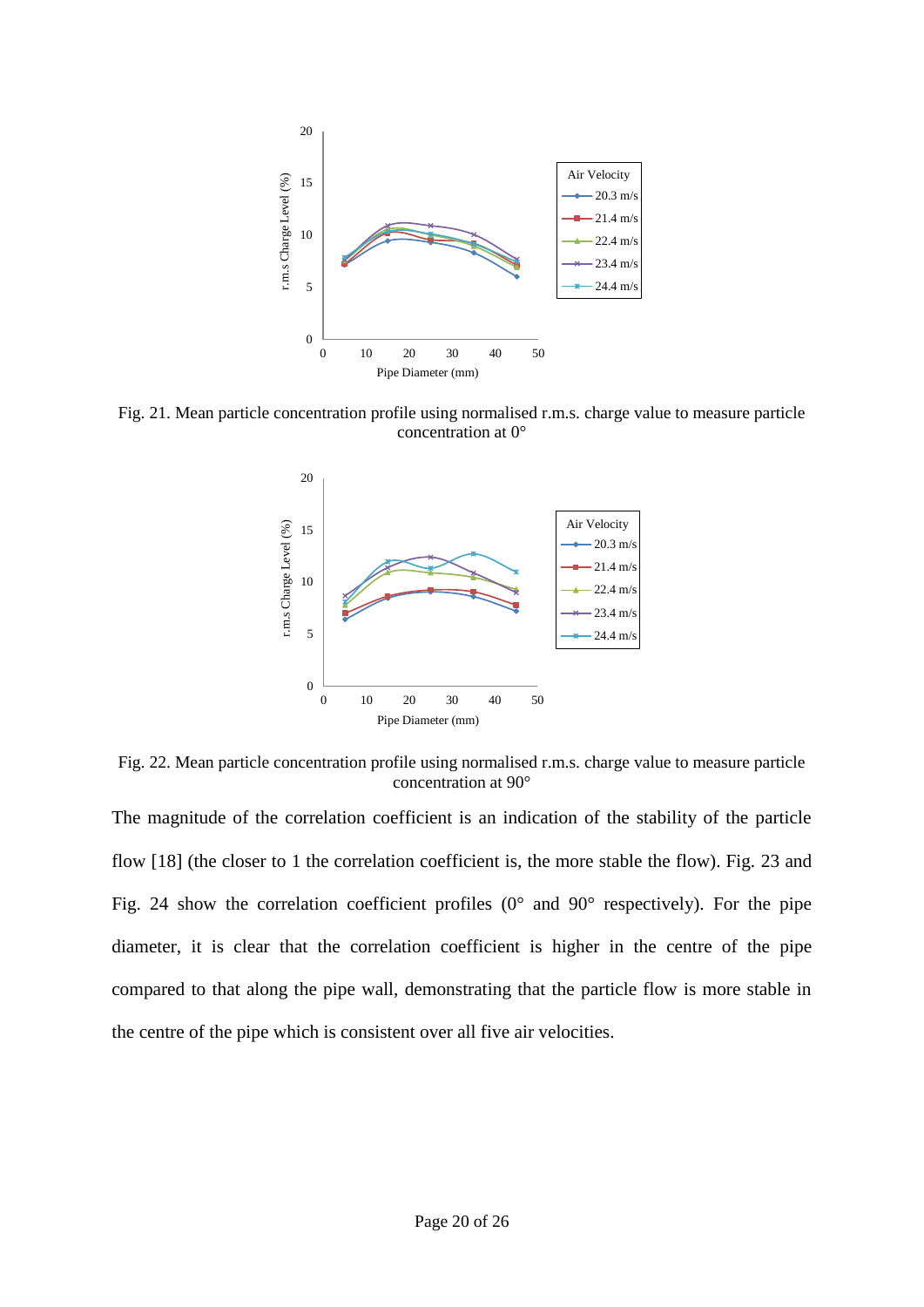

Fig. 23. Mean correlation coefficient profile for the pipe cross section at 0°



Fig. 24. Mean correlation coefficient profile for the pipe cross section at 90°

The normalised standard deviation of the correlation coefficient with the sensor array in the 0° orientation shown in Fig. 25 agrees well with the standard deviation of the velocity in the same orientation (Fig. 19); with the correlation coefficient deviating less in the centre of the pipe compared to along the pipe wall. However, the normalised standard deviation of the correlation coefficient with the sensor array in the 90° orientation (Fig. 26) does not agree with the standard deviation of the velocity in the 90° orientation (Fig. 20). The normalised standard deviation shows that the correlation coefficient deviated more evenly over the pipe diameter with only a small reduction of the deviation in the centre of the pipe. This effect is not fully understood. Previous work [21] using fine pulverised biomass with the electrostatic sensor array in the 90° orientation on a horizontal pipe showed significantly less deviation in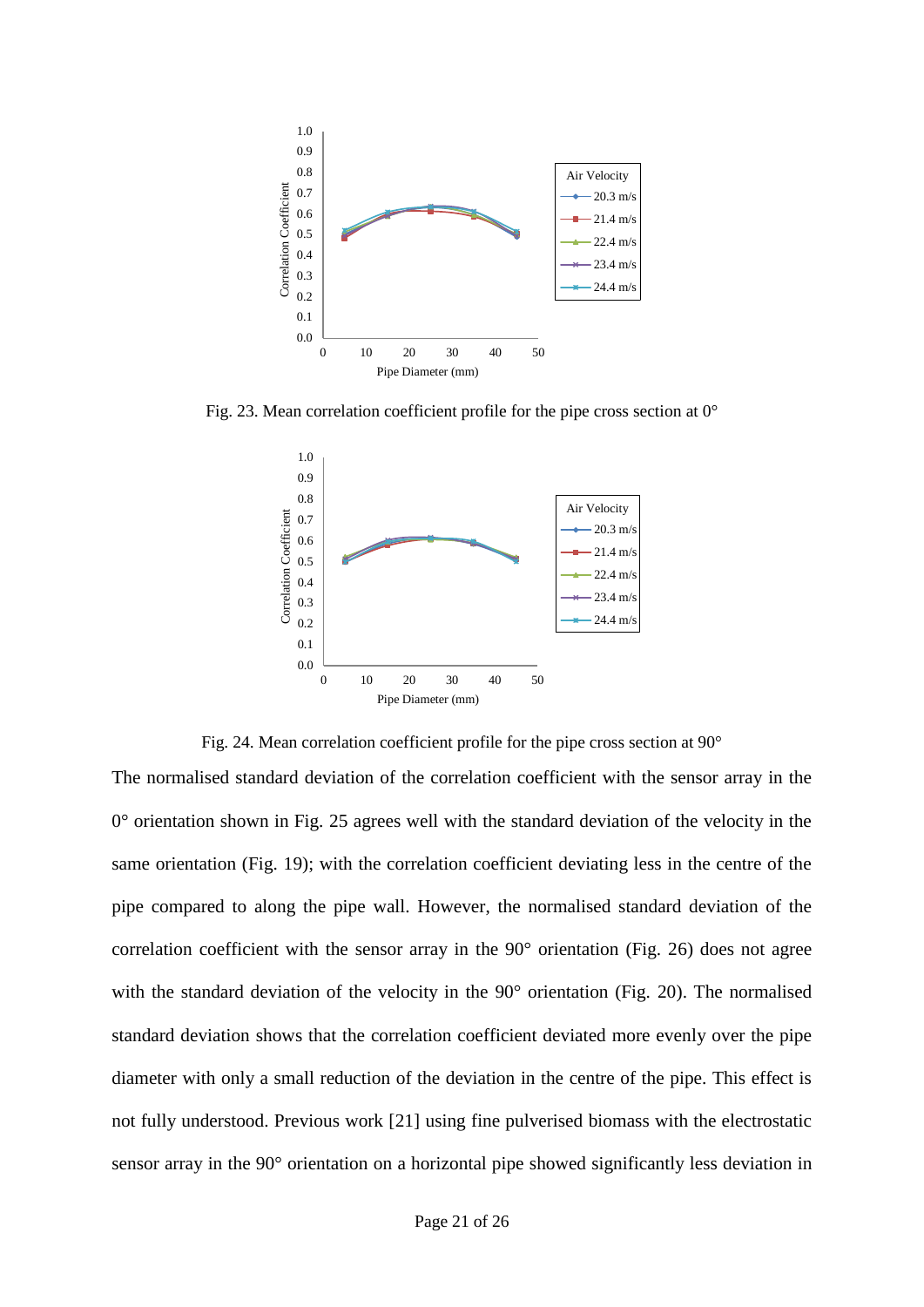the centre of the pipe. This is possibly an indication that a combination of turbulence (caused by the sensor array interacting with the particle flow), a smaller particle size/mass and gravity (since gravity is having a uniform effect) has a significant effect on the standard deviation of the correlation coefficient on a horizontal pipe at 90° orientation.



Fig. 25. Normalised standard deviation profile of the correlation coefficient measured by the electrostatic array sensor at 0°



Fig. 26. Normalised standard deviation profile of the correlation coefficient measured by the electrostatic array sensor at 90°

### **VI. CONCLUSIONS**

An electrostatic sensor array has been designed, constructed and tested that is capable of monitoring the particle velocity and concentration profiles for the diameter of a pneumatic conveying pipe. The sensor array comprises of five independent electrostatic sensing elements across the whole diameter of the pipe. Through analysis of the velocity profiles as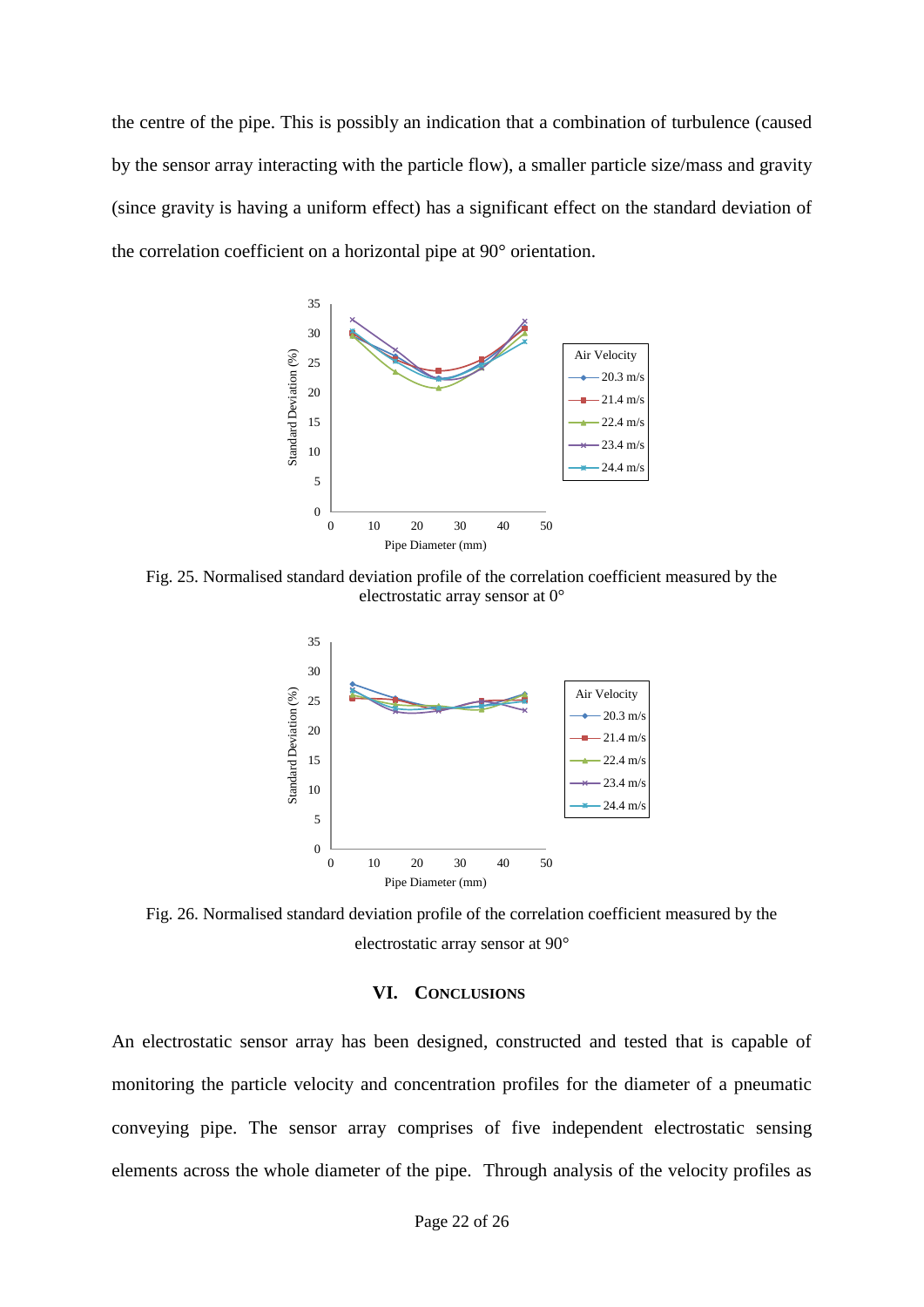well as correlation coefficient profiles the performance of the electrostatic sensor array is in line with particle flow dynamics inside a pipe. It has been found that the particle flow in the centre of the pipe being more stable than the particle flow along the pipe wall. A direct comparison between the air velocity profile (measured using a hot-wire anemometer) and the particle velocity profile (measured using the electrostatic sensor array) has shown that interaction with the pipe wall results in velocity loss in the conveyed particles due to friction. The effect of gravity has also been observed on a horizontal pipe since particles at the bottom of the pipe move slower than those on the top of the pipe.

#### **REFERENCES**

- [1] Y. Yan, "Guide to the Flow Measurement of Particulate Solids in Pipelines", Powder Handling & Processing, Vol. 13, No. 4, October/November 2001.
- [2] A. Fuchs and H. Zangl, "Single-Layer Measurement of Particle Velocity and Concentration in Pneumatic Dilute Phase Conveying" IEEE Sensors Conference, Irvine CA, USA, October 30-November 3 2005.
- [3] A. Fuchs, H. Zangl, G. Bresseur and E. M. Petriu, "Flow-Velocity Measurement for Bulk Granular Solids in Pneumatic Conveyor Pipes Using Random-Data Correlator Architecture", IEEE Transactions on Instrumentation and Measurement, vol. 55, no. 4, pp. 1228 – 1234, 2006
- [4] A. Fuchs and H. Zangl, "A Capacitive Single-Layer Approach for Particle Velocity Estimation in Pneumatic Dilute Phase Conveying", IEEE Sensors Journal, vol. 6, no. 6, pp. 1722 – 1727, 2006.
- [5] X. X. Wang, J. B. Yan, H. L. Hu and Z. Y. Luo, "An ECT Flow Regime Identification Technology for Gas/Solid Two-Phase Flow Phase Concentration Measurement", Second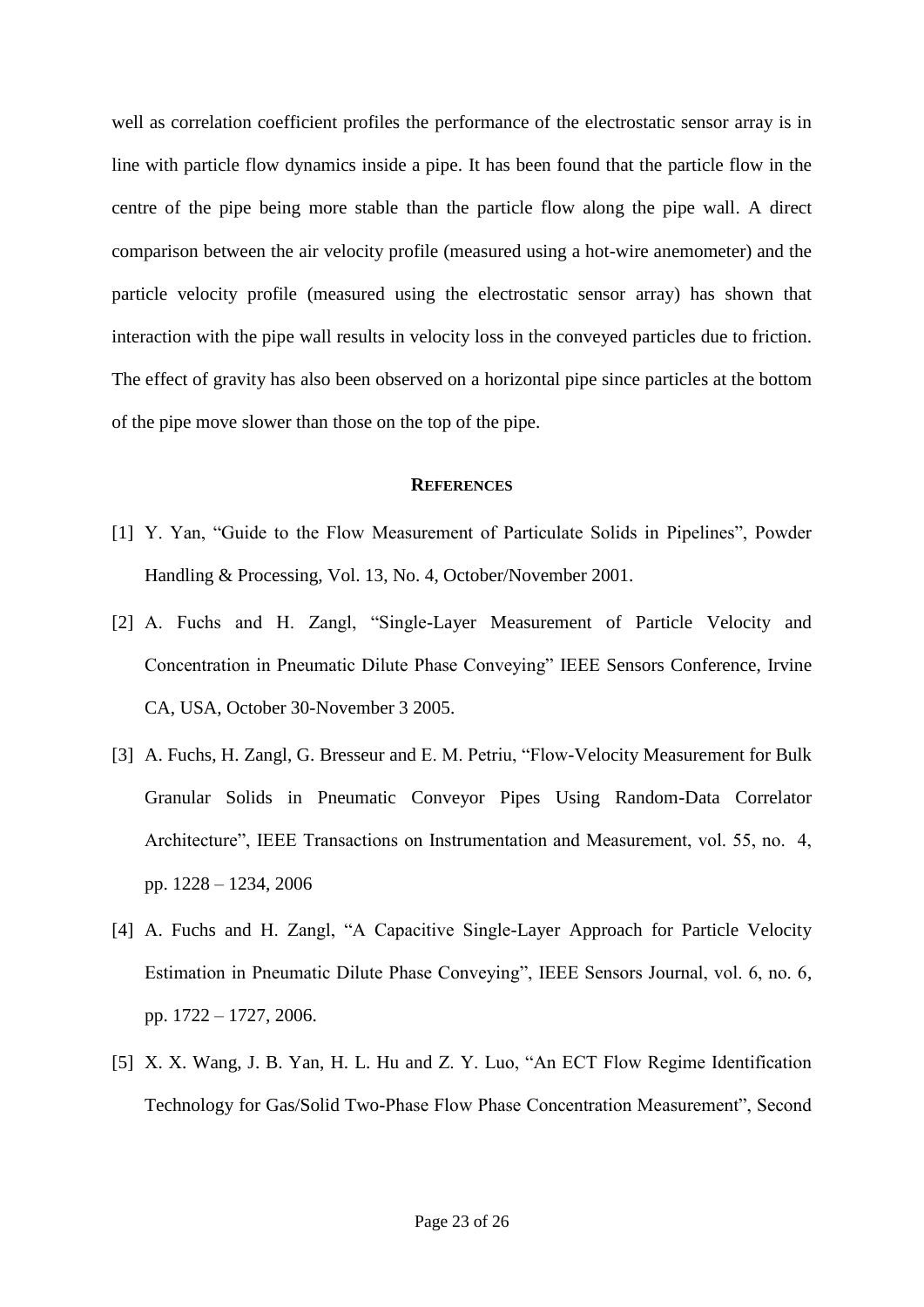International Conference on Instrumentation & Measurement, Computer, Communications and Control, pp. 1318-1321, Harbin, China, 8-12 December 2012.

- [6] J. Zhang, H. Hu, J. Dong and Y. Yan, "Concentration Measurement of Biomass/Coal/Air Three-Phase Flow by Electrostatic and Capacitive Sensors", Flow Measurement and Instrumentation, vol. 24, pp. 43 – 49, 2012.
- [7] I. R. Barratt, Y. Yan, B, Byrne and M. S. A. Bradley, "Mass flow measurement of pneumatically conveyed solids using radiometric sensors", Flow Measurement and Instrumentation, vol. 11, pp. 223 – 235, 2000.
- [8] D. Song, L. Peng, G. Lu, S. Yang and Y. Yan, "Velocity measurement of pneumatically conveyed particles through digital imaging", Sensors and Actuators - A, vol. 149, pp. 180 – 188, 2009.
- [9] R. M. Carter, Y. Yan and P. Lee, "On-line Nonintrusive Measurement of Particle Size Distribution through Digital Imaging", IEEE Transactions on Instrumentation and Measurement, vol. 55, no. 6, pp. 2034 – 2038, 2006
- [10] L. Gao, Y. Yan and G. Lu, "Contour-based Image Segmentation for On-line Size Distribution Measurement of Pneumatically Conveyed Particles", Instrumentation and Measurement Technology Conference, pp. 285-289, Hangzhou, China, 10-12 May 2011.
- [11] X. Qian, Y. Yan, L. Wang and J. Shao "An Integrated Multi-Channel Electrostatic Sensing and Digital imaging System for the On-Line Measurement of Biomass-Coal Particles in Fuel Injection Pipelines", FUEL, vol. 151, pp. 2 – 10, 2015.
- [12] D. A. Abernethy, M.J. Millen and B.D. Sowerby, "Plant Trial of an Ultrasonic Gauge for the On-Line Measurement of Pulverised Coal Mass Flow", IEEE Instrumentation and Measurement Technology Conference, Brussels, 4-6 June 1996.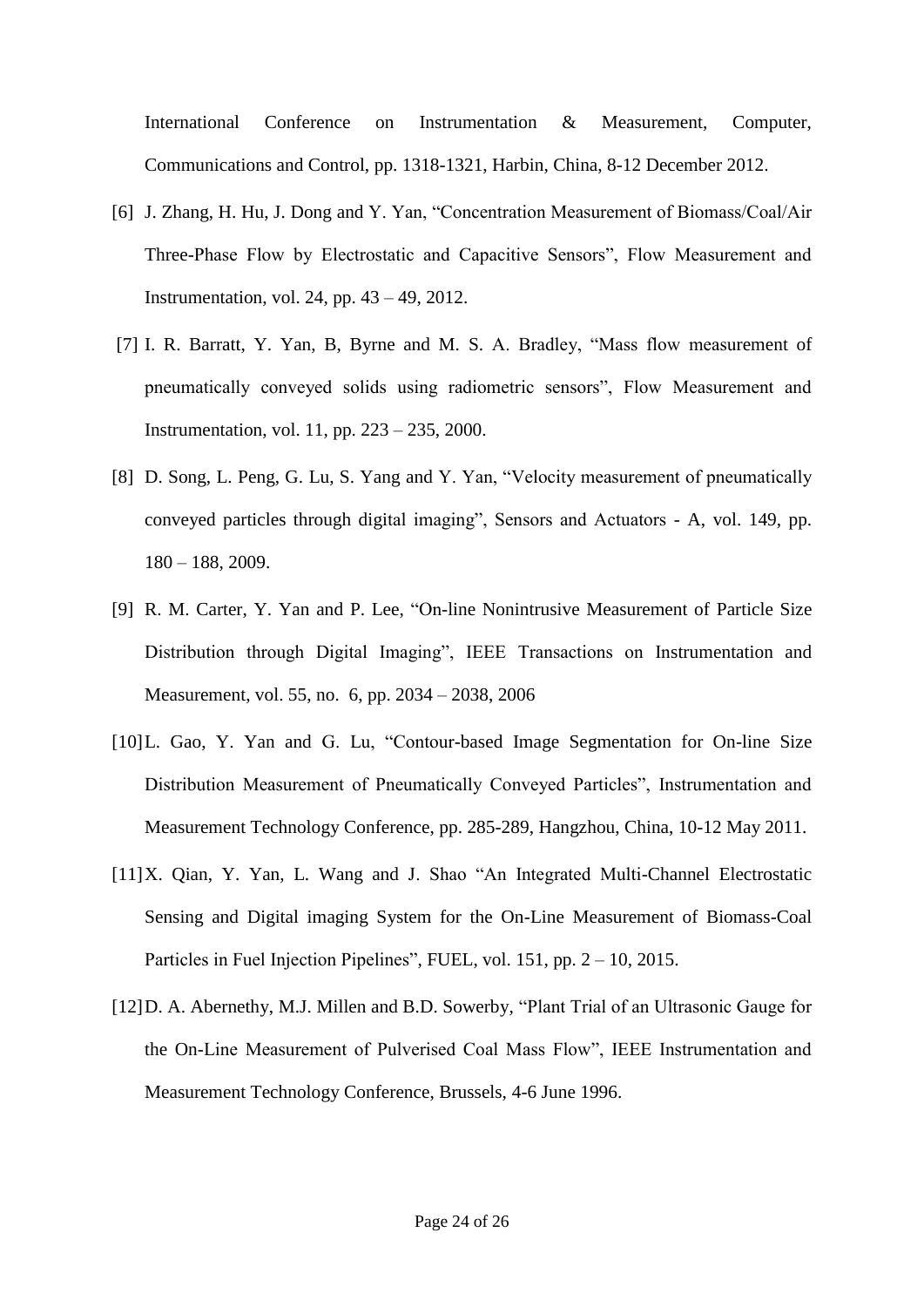- [13] A. Penirschke, A. Rijiranuwat, H. Maune, M. Schußler and R. Jakoby, "Microwave Mass" Flow Sensor for Process Monitoring Applications", Microwave Symposium Digest IEEE MTT-S International, Atlanta GA, 15-20 June, 2008.
- [14] Y. Zheng, D. McGlinchey, J. Pugh and Y. Li, "Experimental Investigation on Heat Transfer Mechanisms of Pneumatically Conveyed Solids' Plugs as a Means to Mass Flow Rate Measurement", Flow Measurement and Instrumentation, Vol. 40, pp. 232 – 237, 2014.
- [15] Y. Zheng and Q. Liu, "Review of Techniques for the Mass Flow Rate Measurement of Pneumatically Conveyed Solids", Measurement, Vol. 44, no. 4, pp. 589 – 604, 2011.
- [16] J. Shao, J. Krabicka and Y. Yan, "Velocity Measurement of Pneumatically Conveyed Particles Using Intrusive Electrostatic Sensors", Instrumentation and Measurement, vol. 59, no. 5, pp. 1477 – 1484, 2010.
- [17] C. Xu, S. Wang and Y. Yan, "Spatial Selectivity of Linear Electrostatic Sensor Arrays for Particle Velocity Measurement", IEEE Transactions on Instrumentation and Measurement, vol. 62, no. 1, pp 167 – 176, 2013.
- [18] X. Qian and Y. Yan, "Flow Measurement of Biomass and Blended Biomass Fuels in Pneumatic Conveying Pipelines Using Electrostatic Sensor-Array", IEEE Transactions on Instrumentation and Measurement, vol. 61, no. 5, pp. 1343 – 1352, 2012
- [19] J. Krabicka and Y. Yan, "Finite Element Modelling of Electrostatic Sensors for the Flow Measurement of Particles in Pneumatic Pipelines", IEEE Transactions on Instrumentation and Measurement, vol. 58, no. 8, pp 2730 – 2736, 2009.
- [20] J. R. Coombes and Y. Yan, "Development of an Electrostatic Array Sensor for Measuring the Velocity and Concentration Profiles of Pneumatically Conveyed Particles", IEEE International Instrumentation and Measurement Technology Conference, Pisa Italy, 11-14 May 2015.